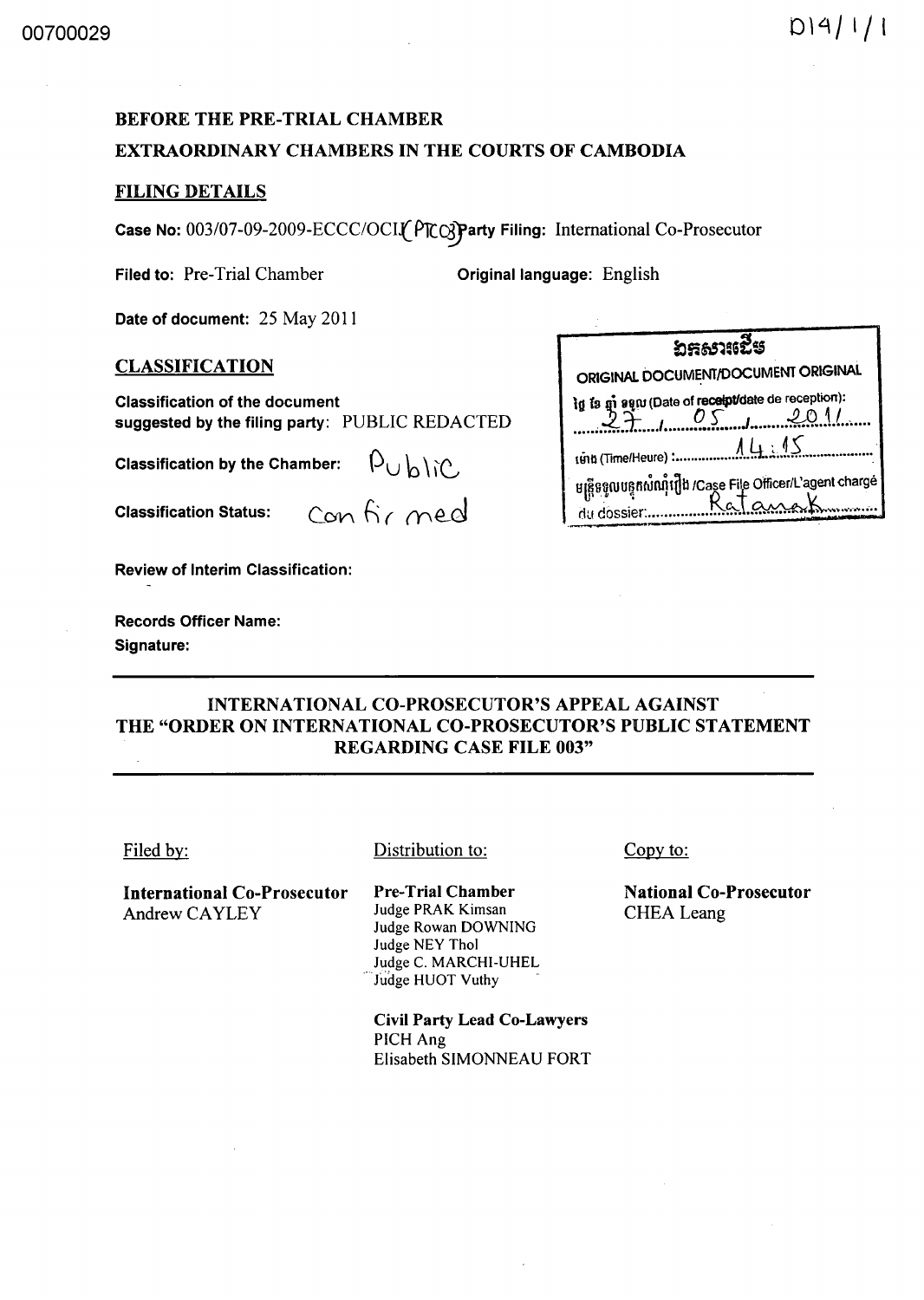00700030

 $\sim$ 

Case File No. 003/07-09-2009-ECCC/OCIJ

 $\alpha$ 

 $\sim 10$ 

 $\sim$ 

# TABLE OF CONTENTS

 $\ddot{\phantom{a}}$ 

| Ī. |          |                                                                                    |  |  |  |  |  |
|----|----------|------------------------------------------------------------------------------------|--|--|--|--|--|
|    |          |                                                                                    |  |  |  |  |  |
|    |          |                                                                                    |  |  |  |  |  |
|    |          |                                                                                    |  |  |  |  |  |
|    |          |                                                                                    |  |  |  |  |  |
|    | $V(A)$ . |                                                                                    |  |  |  |  |  |
|    |          | The Order is Void Ab Initio, or Based on an Incorrect Interpretation of the Law  8 |  |  |  |  |  |
|    |          |                                                                                    |  |  |  |  |  |
|    |          |                                                                                    |  |  |  |  |  |
|    | $V(B)$ . |                                                                                    |  |  |  |  |  |
|    |          |                                                                                    |  |  |  |  |  |
|    |          |                                                                                    |  |  |  |  |  |
|    | $V(C)$ . | ISSUANCE OF THE PUBLIC STATEMENT WAS CONSISTENT WITH THE INTERNATIONAL CO-         |  |  |  |  |  |
|    |          |                                                                                    |  |  |  |  |  |
|    |          |                                                                                    |  |  |  |  |  |
|    |          |                                                                                    |  |  |  |  |  |
|    |          |                                                                                    |  |  |  |  |  |
|    |          |                                                                                    |  |  |  |  |  |

*International Co-Prosecutor's Appeal Against the "Order on International Co-Prosecutor's Public Statement Regarding Case File 003"*  Page 1 of 25

 $\hat{\mathcal{A}}$ 

 $\sim 10^{11}$  km s  $^{-1}$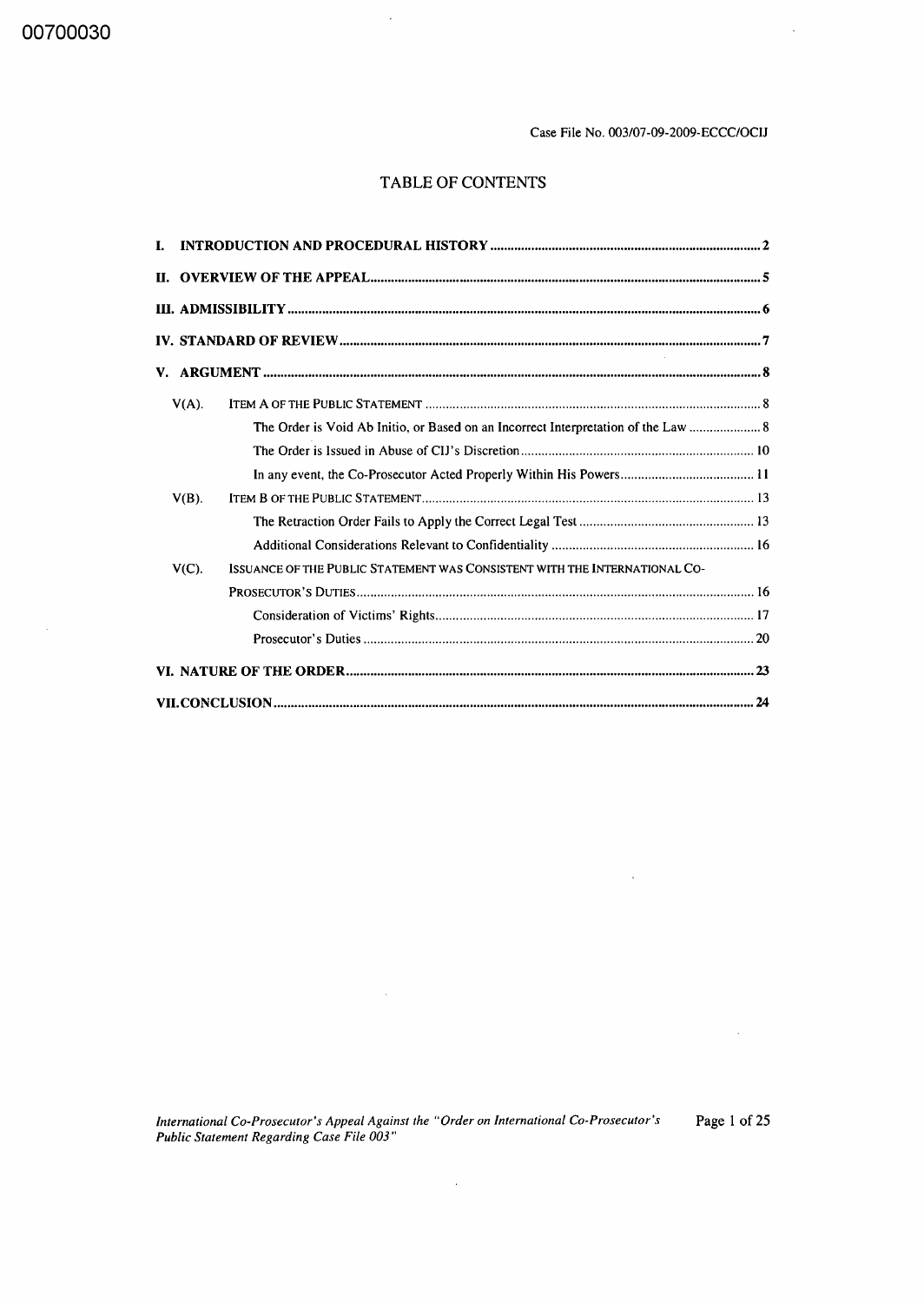### **I. INTRODUCTION AND PROCEDURAL HISTORY**

- 1. Pursuant to Subrules 74(2) and 21 of the ECCC Internal Rules, the International Co-Prosecutor hereby submits this appeal against the Co-Investigating Judges' (CIJ) "Order on International Co-Prosecutor's Public Statement Regarding Case File 003" issued on 18 May 2011 (the 'Retraction Order').<sup>1</sup> Pursuant to Article 7.2 of the Practice Direction on Filing of Documents Before the ECCC (Rev. 6), the International Co-Prosecutor respectfully seeks leave of the Chamber to initially file this Appeal in English, with a translation into Khmer to follow at the first opportunity, and at the latest on Tuesday, 31 May 2011.<sup>2</sup> The International Co-Prosecutor makes this request in light of the urgency of the matter, which arises both from the coercive nature of the Retraction Order, and from its public issuance.
- 2. On 7 September 2009, the Acting International Co-Prosecutor submitted to the Co-Investigating Judges the Second Introductory Submission (the 'Introductory Submission') opening a judicial investigation in this case.<sup>3</sup> The CIJ placed the Introductory Submission on the Case File on 21 April 2010.



appointed by His Majesty the King, and assumed office, on 1 December  $2010<sup>6</sup>$ 

Rogatory Letter, 9 June 2010, D2.



*International Co-Prosecutor's Appeal Against the "Order on International Co-Prosecutor's Public Statement Regarding Case File 003"* 



'.

Order on International Co-Prosecutor's Public Statement Regarding Case File 003, 18 May 2011, D14 (hereinafter the 'Retraction Order').

While translation of this appeal into Khmer is already under way, given the complexity of the issues raised, it will require at least four days for revision and finalisation.

٦ Acting International Co-Prosecutor's Notice of Filing of the Second Introductory Submission, 7 September 2009, D1/1.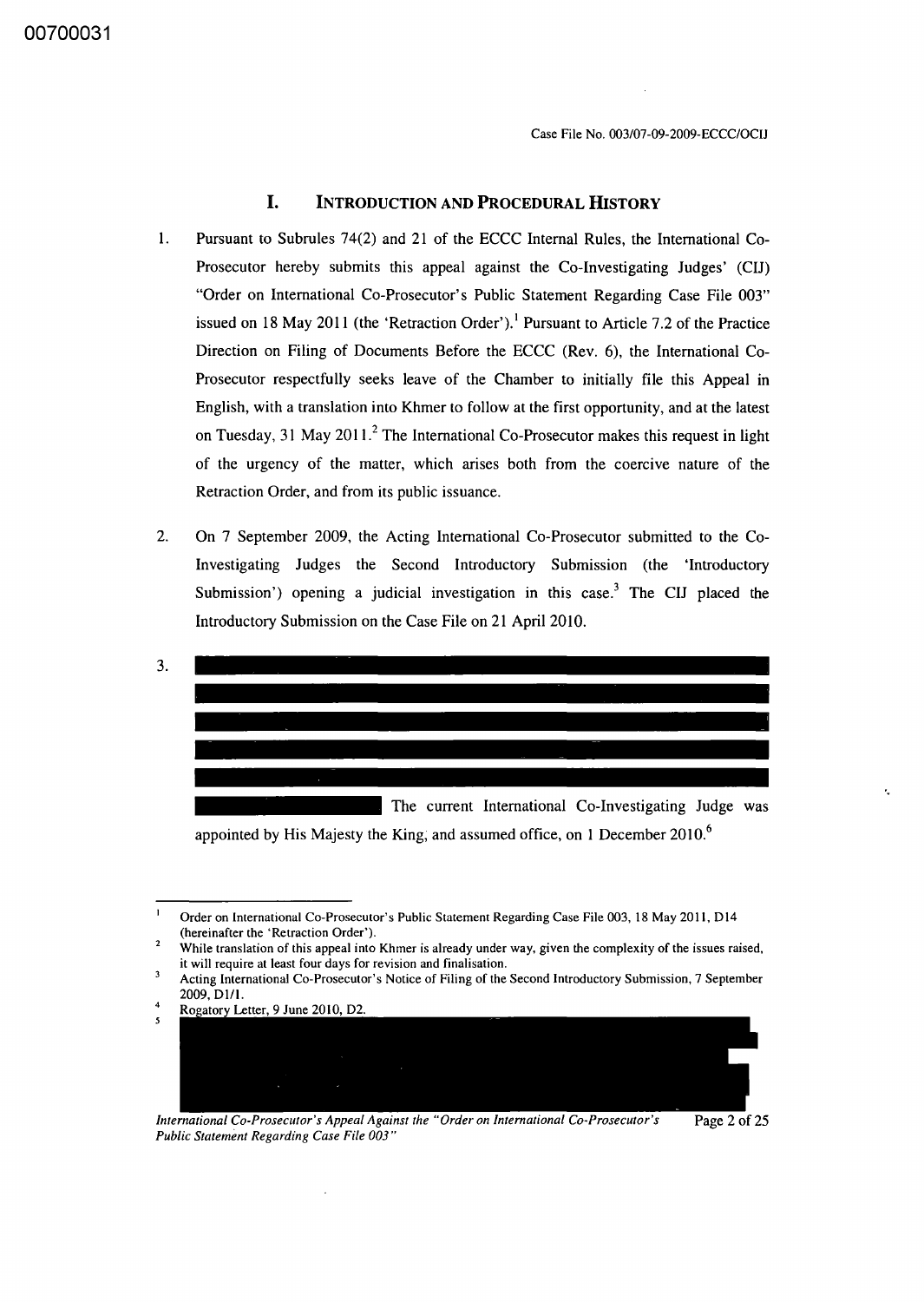4. On 2 February 2011 the CIJ issued a press release stating that they had established joint working groups whose work was "focused on examining and analyzing the documents available on the Case Files, particularly the existing documents in the previous Case Files 001 and 002." They also indicated that, "at this stage, no field investigation is being conducted." $\sqrt{ }$ 



7. Following receipt of the Notice of Conclusion of the Investigation, the International Co-Prosecutor undertook an urgent review of the Case File in accordance with his obligations under Subrule 66(5), and concluded that the investigation had not been



*International Co-Prosecutor's Appeal Against the "Order on International Co-Prosecutor's Public Statement Regarding Case File 003"* 

Page 3 of 25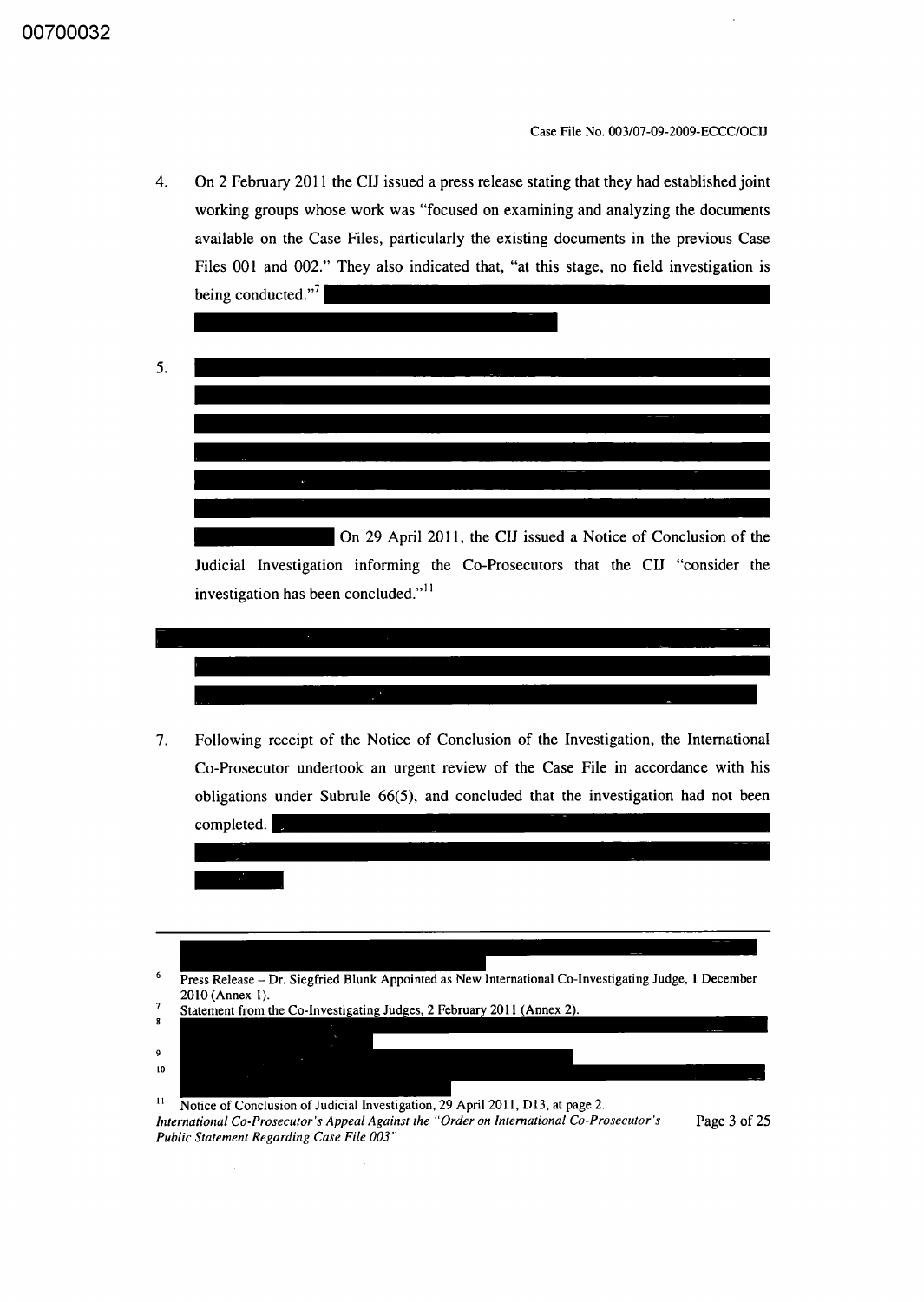- 8. On 9 May 2011 the International Co-Prosecutor issued a press release entitled "Statement by the International Co-Prosecutor Regarding Case File 003" (the 'Public Statement') in which he: i) provided an objective summary of the Second Introductory Submission; ii) stated his view that the judicial investigation was not completed; iii) provided a general summary of the investigative requests he intended to file with the CIJ; iv) infornied the public that the deadline to file civil party applications was 15 days from the date of issuance of the Notice of Conclusion; and v) indicated that he would request an extension of the deadline for civil party applications by a further six weeks.<sup>12</sup> On 10 May 2011, the International Co-Prosecutor filed his Request for an Extension of Time for the Filing of Civil Party Applications.<sup>13</sup> On 18 May 2011, the International Co-Prosecutor filed three investigative requests
- 9. On the same day, the CIJ issued the Retraction Order, by which they ordered the International Co-Prosecutor to retract, within three working days, those parts of the Public Statement which contained: i) an expression of his opinion regarding crimes which are required to be judicially investigated ('Item A'); and ii) a summary of his intended investigative requests ( $'$ Item B'). In relation to Item A, the CIJ held that the International Co-Prosecutor was not entitled to "express publicly his opinion."<sup>15</sup> With respect to Item B, they held that "by informing the public in advance and in detail" about his intended investigative requests, the International Co-Prosecutor "has violated the Rule of Confidentiality."<sup>16</sup>
- 10. The International Co-Prosecutor filed a Notice of Appeal against the Retraction Order on 19 May 2011.<sup>17</sup> As stated in the Notice, unless the Pre-Trial Chamber orders otherwise, the International Co-Prosecutor considers the Retraction Order to be stayed

<sup>15</sup> Retraction Order, paragraph 4.

- <sup>16</sup> Retraction Order, paragraph 7.<br><sup>17</sup> Paragraph 1.0 May 20
- Record of Appeals, 19 May 2011, D14/1.

*International Co-Prosecutor's Appeal Against the "Order on International Co-Prosecutor's Public Statement Regarding Case File 003"* 

Page 4 of 25

<sup>&</sup>lt;sup>12</sup> Press Release: Statement by the International Co-Prosecutor Regarding Case File 003, 9 May 2011 (Annex 3).

<sup>&</sup>lt;sup>13</sup> International Co-Prosecutor's Request for an Extension of Time for the Filing of Civil Party Applications, 14 10 May 2011, D15.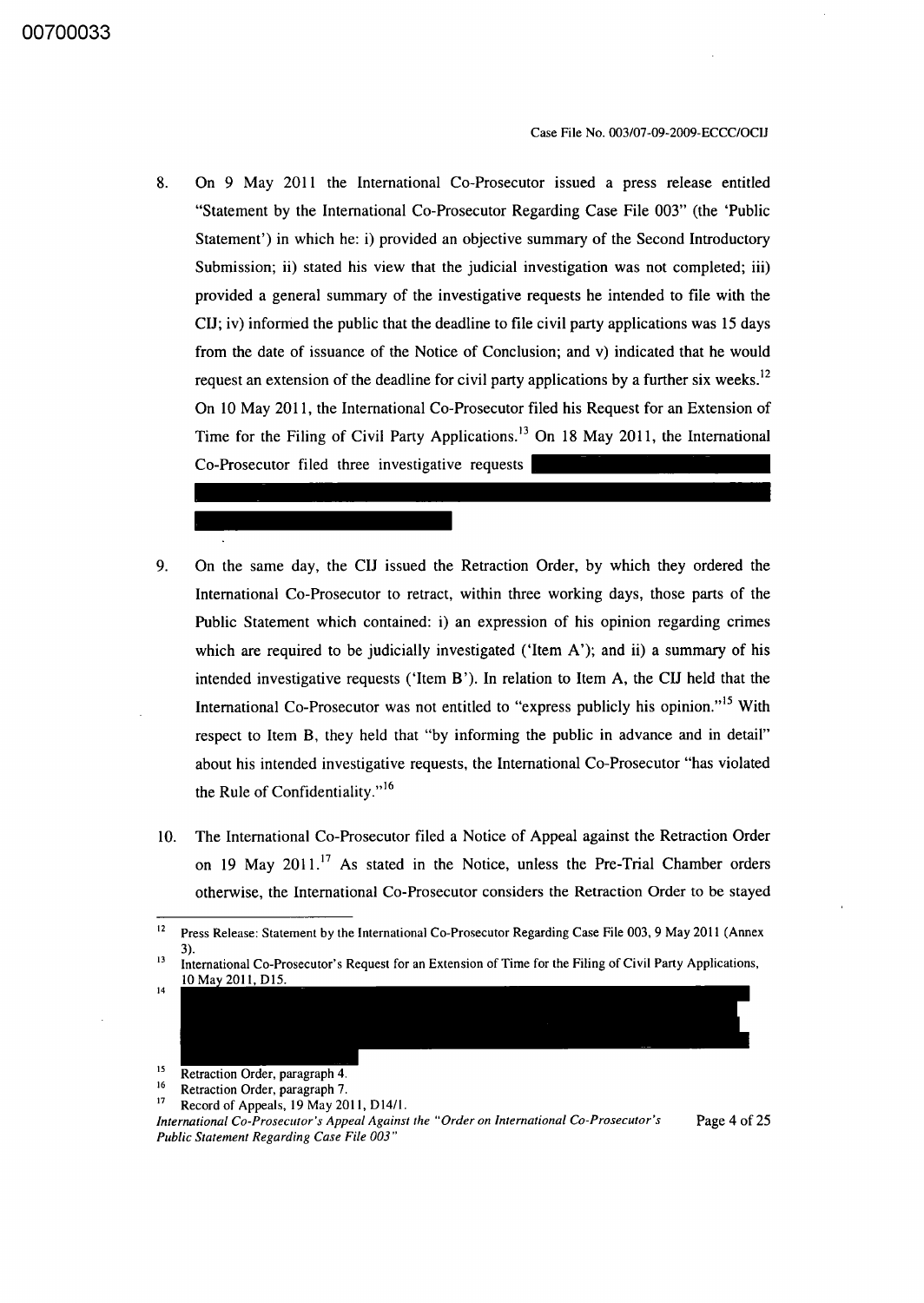pending the determination of this Appeal. The International Co-Prosecutor respectfully submits that an issuance of a retraction at this stage would render the Appeal moot and frustrate the International Co-Prosecutor's right to seek redress before the Pre-Trial Chamber.

#### H. OVERVIEW OF THE ApPEAL

- 11. The International Co-Prosecutor submits that the Retraction Order should be overturned on the following grounds:
	- (a) In relation to the part dealing with "Item A:"
		- The Retraction Order does not make reference to, and is not supported by, any i. provision of the ECCC Law, the Internal Rules or relevant international legal principles. The Retraction Order therefore lacks any legal basis, and is void *ab initio.*
		- ii Further and in the alternative:
			- (A) The CIJ erred in concluding that the International Co-Prosecutor had no legal basis to express publically his opinion about "crimes required to be judicially investigated;" and
			- (B) In stating the opinion, the International Co-Prosecutor acted within his powers and consistent with his obligations under the Law and the Internal Rules.
	- (b) In relation to the part dealing with "Item B," the Public Statement does not contravene Subrule 56(1), as it does not contain any confidential information the release of which prejudices the rights or interests of any party.
	- (c) In addition to the grounds set out above, the Order is unreasonable, arbitrary and of no effect as it: i) fails to give adequate reasons; ii) directs the International Co-Prosecutor to "retract" information which is in the public domain, and which the CIJ themselves restated publically; iii) interferes with the International Co-Prosecutor's exercise of his obligations under the Law and the Rules; and iv)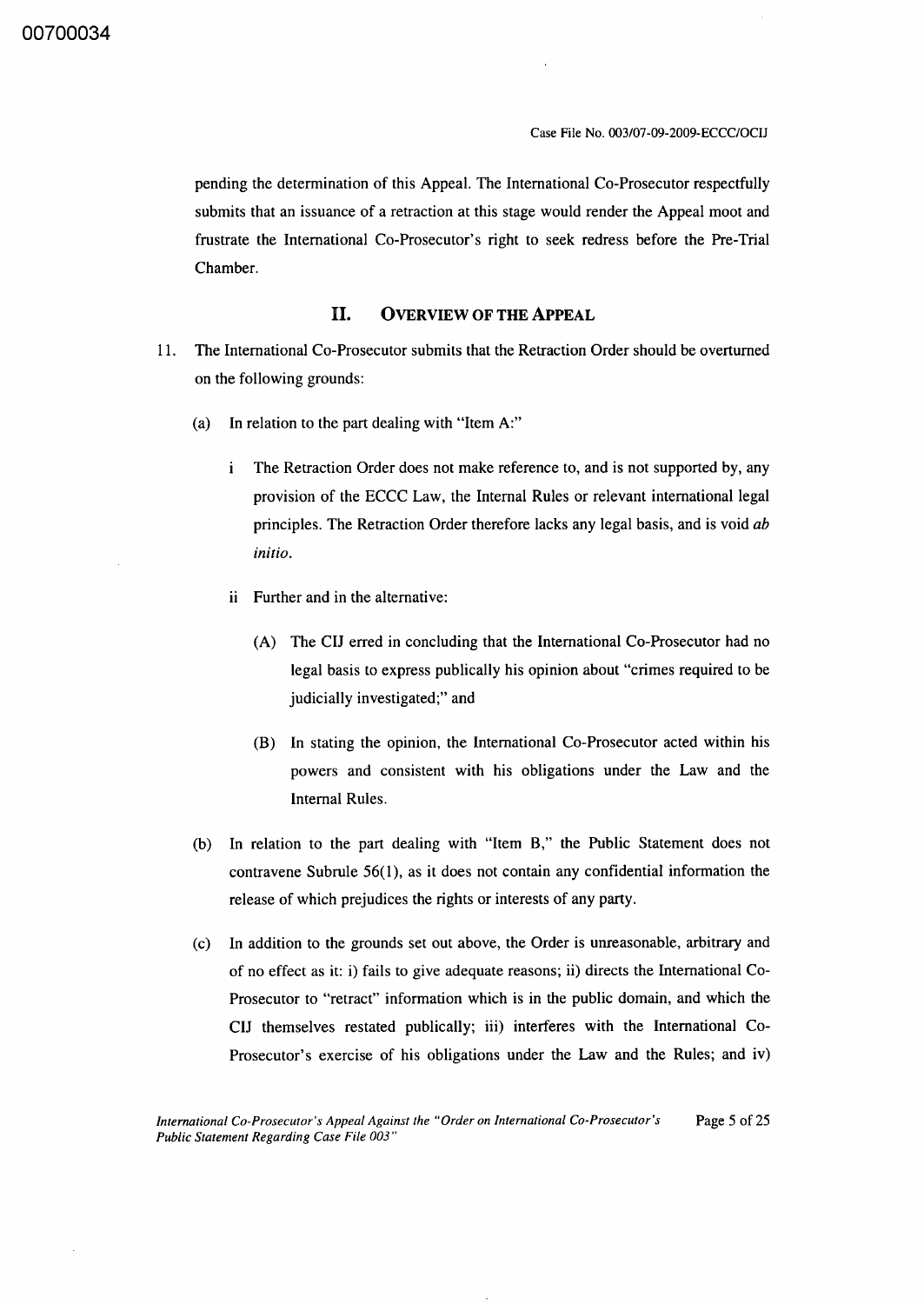serves no purpose other than to act as a public rebuke to the International Co-Prosecutor.

#### **III. ADMISSIBILITY**

- 12. The International Co-Prosecutor received notice of the Retraction Order on 18 May 2011. He filed the Notice of Appeal on 19 May 2011, and these submissions on 25 May 2011, thereby complying within the deadlines set out in Subrules 75(1) and (3).
- 13. Pursuant to Subrule 74(2) the Co-Prosecutors may appeal all orders of the Co-Investigating Judges. Although this appeal is filed by the International Co-Prosecutor alone, it is admissible as:
	- (a) Pursuant to Subrule  $1(2)$ , actions by the Co-Prosecutors may be carried out jointly, or by each of them acting individually.
	- (b) Since no disagreement has been registered or disagreement proceedings initiated by either of the Co-Prosecutors, Subrule 71(3)(d) does not prevent the filing of this appeal.
	- (c) The practice of filings by one Co-Prosecutor or one Co-Investigating Judge alone has been recognised as valid in this case.<sup>18</sup>
	- (d) If the Pre-Trial Chamber disagrees with the submissions in sub-paragraphs (a)  $-$ (c) above, it should nevertheless find the appeal admissible on the basis of Subrule  $21(1)$ , as:<sup>19</sup>
		- $\mathbf{i}$ The Retraction Order is addressed to the International Co-Prosecutor alone and directly concerns his interests as an independent officer of the Court. Denying the International Co-Prosecutor a right of appeal against such an

The Introductory Submission was filed by the International Co-Prosecutor in accordance with the Pre-Trial Chamber's considerations of 18 August 2009 (D1/1);

<sup>&</sup>lt;sup>19</sup> See, for example, the following decisions by the Pre-Trial Chamber in Case 002: Decision on the Admissibility of the Appeal Lodged by Ieng Sary on Visitation Rights, 21 March 2008, A104/II/4, at page 3; Decision on Khieu Samphan's Appeal Against the Order on Translation Rights and Obligations of the Parties, 20 February 2009, A 190/I/20, at pages 10- 14; and Decision on Appeal Against the Co-Investigating Judges' Order on the Charged Person's Eleventh Request for Investigative Action, 18 August 2009, DI58/511115, at page 9.

*International Co-Prosecutor's Appeal Against the "Order on International Co-Prosecutor's* Page 6 of 25 *Public Statement Regarding Case File 003"*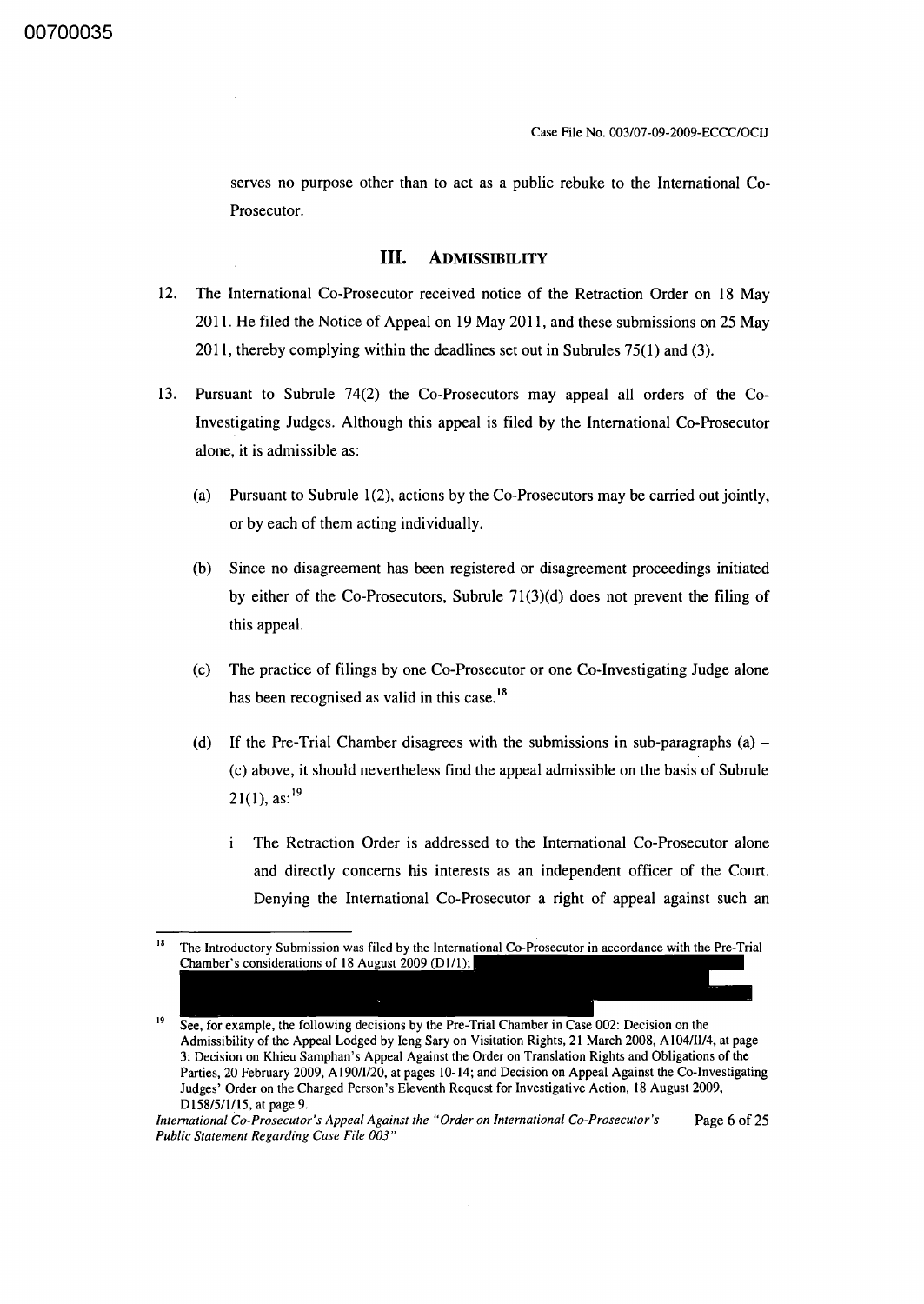order would be inconsistent with the fundamental principles of fairness, legal certainty and transparency enshrined in Subrule 21(1).

ii The Retraction Order raises issues of fundamental importance which have not been adjudicated upon by the Pre-Trial Chamber. The Pre-Trial Chamber's decision on merits will provide guidance to the Co-Investigating Judges and other parties, and thereby promote greater legal certainty. It will also further strengthen public confidence in the institution.

#### IV. STANDARD OF REVIEW

- 14. The International Co-Prosecutor submits that the following standards of review apply to the two parts of the Retraction Order:
	- (a) Item A of the Public Statement: As indicated above, the International Co-Prosecutor submits that the Cll acted outside their powers in ordering the retraction of a statement of opinion, and thereby exceeded their jurisdiction. This part of the Order is therefore void *ab initio,* and the applicable standard of review is that which governs errors of jurisdiction  $-$  if the judges acted outside their express or implied legal authority, the order must be declared a nUllity. However, should the Pre-Trial Chamber find that the Cll did have the power to order the retraction of an opinion, it should apply the same standard as that set out in subparagraph (b) below. In that case, this part of the Retraction Order should be overturned due to an incorrect interpretation of the law and/or an abuse of discretion by the CU.
	- (b) Item B of the Public Statement: While the International Co-Prosecutor acknowledges that the CU have implied discretionary powers to make orders with respect to the confidentiality of the judicial investigation, he submits that the Cll erred in exercising their discretion. The standard to be applied to this part of the appeal is that set out in the Pre-Trial Chamber's Decision on the "SMD" Appeal. Under this test, an exercise of discretion will be overturned if the challenged decision was: (I) based on an incorrect interpretation of governing law; (2) based on a patently incorrect conclusion of fact; or (3) so unfair or unreasonable as to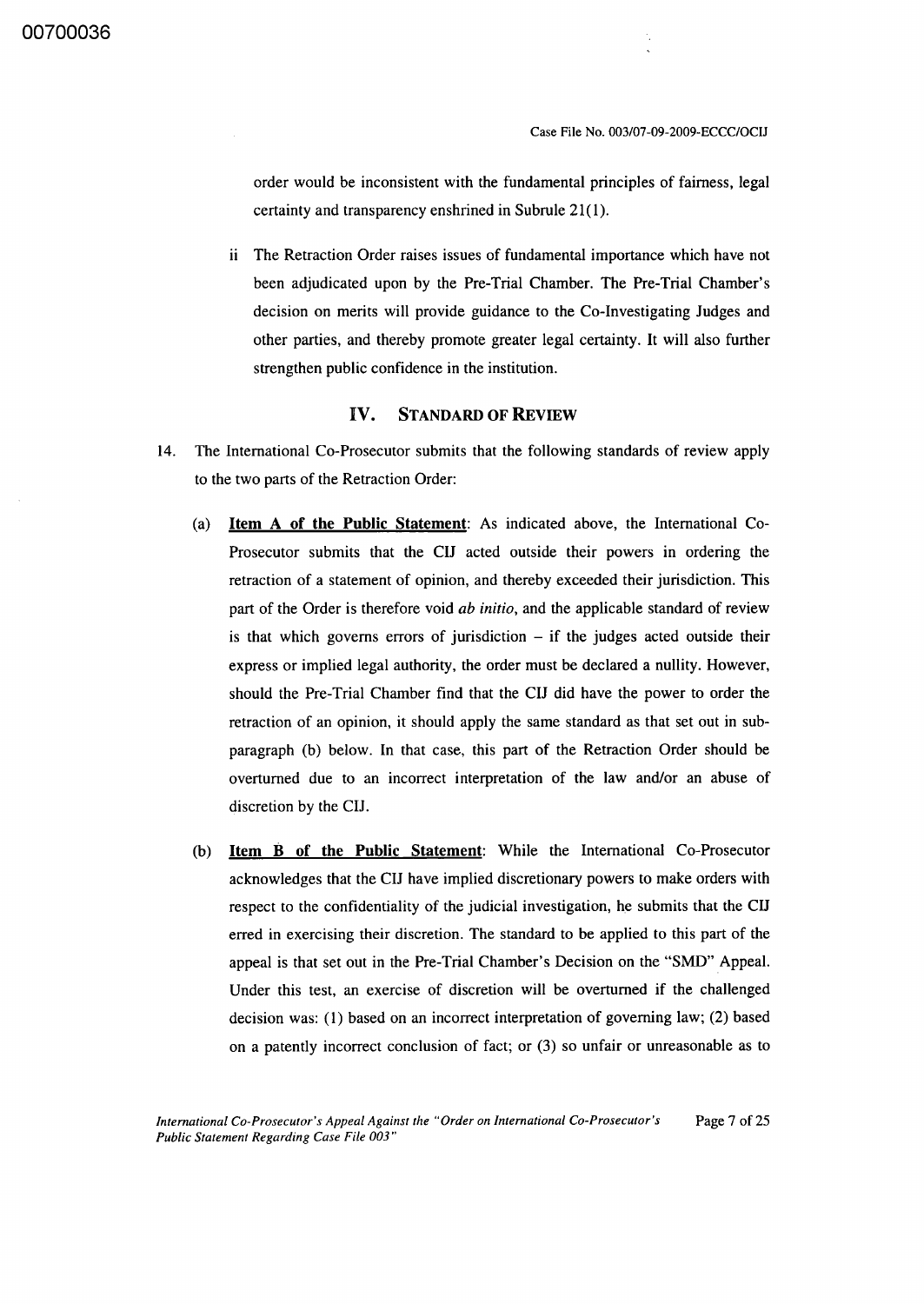constitute an abuse of the discretion.<sup>20</sup> This part of the Order should be overturned on the basis of parts 1 and/or 3 of the test.

#### **V. ARGUMENT**

#### V(A). **Item A of the Public Statement**

*The Order is Void Ab Initio, or Based on an Incorrect Interpretation of the Law* 

- 15. In the Retraction Order, the CIJ accept that the International Co-Prosecutor was entitled to issue publicly a summary of the crime sites and criminal events under investigation.<sup>21</sup> However, they take issue with the International Co-Prosecutor's expression of *an opinion.* While this part of the Retraction Order is not entirely clear, it appears that the CIJ took the view that: i) the International Co-Prosecutor had no right to express an opinion; and / or ii) the opinion that the alleged criminal acts *were required to be judicially investigated* is without legal basis.<sup>22</sup> For the sake of completeness, the International Co-Prosecutor will deal with both of these issues.
- 16. Despite the absence of sufficient reasoning in the Retraction Order, it appears that the CIJ concluded that, since they find that the International Co-Prosecutor did not have a "legal basis" to express an opinion, and / or since the opinion itself is without legal basis (i.e. incorrect), they are empowered to order its retraction. The International Co-Prosecutor submits that this conclusion is fundamentally flawed.
- 17. The Internal Rules contain provisions pursuant to which the CIJ may issue coercive orders. For example, Subrule 35( 1) empowers the CIJ to sanction or refer to appropriate authorities any person who knowingly or willfully interferes with the administration of justice. Nothing in the Order suggests that the CIJ found this, or any other express rule, applicable to the present circumstances.
- 18. The International Co-Prosecutor accepts that, as guardians of the judicial process in any legal system, the courts have implied powers to make such orders as may be necessary

<sup>&</sup>lt;sup>20</sup> Case 002: Decision on the Appeal from the Order on the Request to Seek Exculpatory Evidence in the Shared Materials Drive, 12 November 2009, D *164/3/6,* at pages IO-Il.

<sup>&</sup>lt;sup>21</sup> See paragraph 4 of the Retraction Order.<br><sup>22</sup> See paragraph  $I(1)$  of the Petraction Order.

See paragraph I(1) of the Retraction Order: "[I]nformation about crimes that according to the opinion of the International Co-Prosecutor required (sic) to be judicially investigated." (emphases added).

*International Co-Prosecutor's Appeal Against the "Order on International Co-Prosecutor's* Page 8 of 25 *Public Statement Regarding Case File 003"*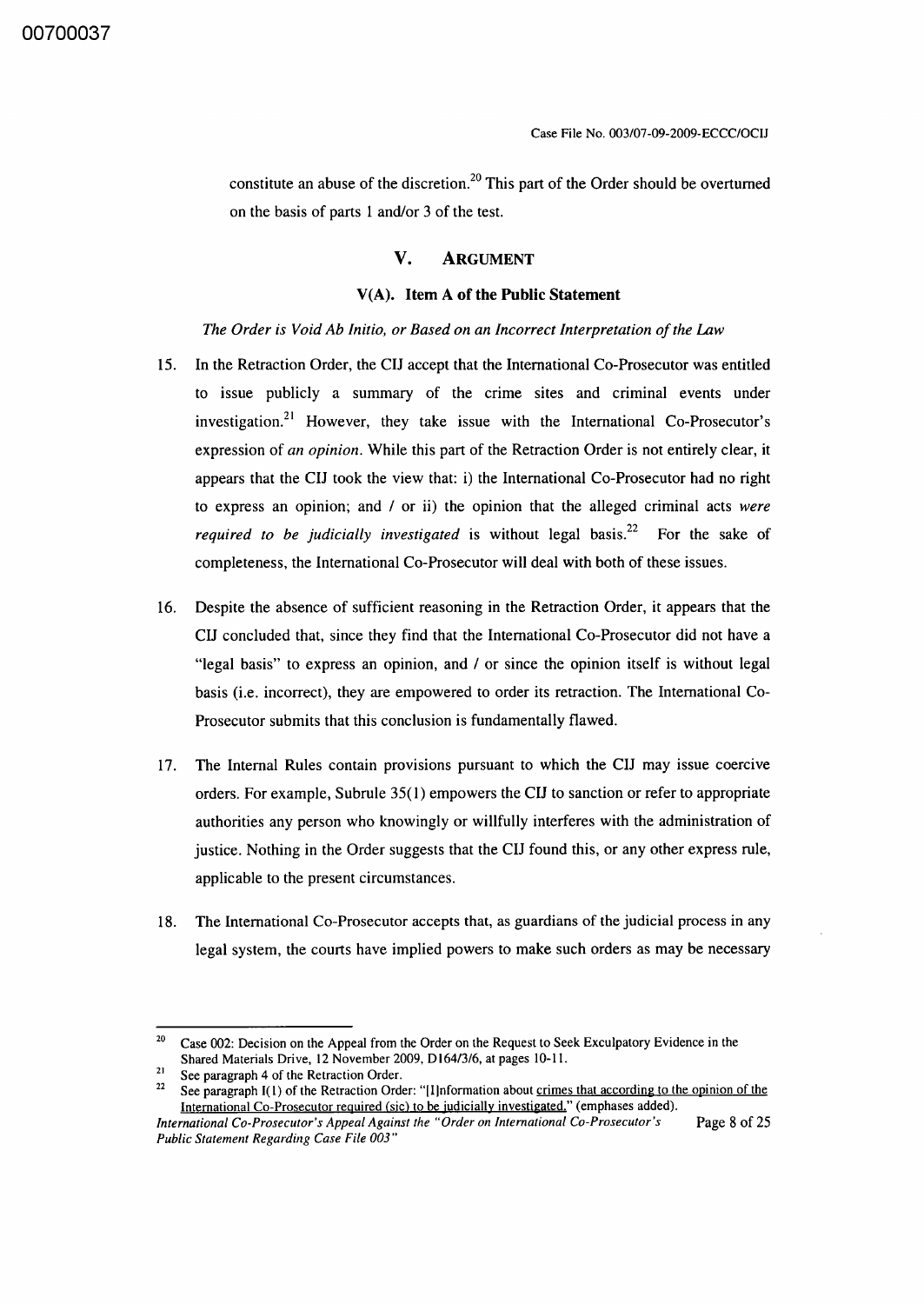for the effective discharge of their functions. <sup>23</sup> However, the powers to issue coercive orders against parties are confined to circumstances in which there is a risk of an interference with the administration of justice.<sup>24</sup> This principle has been recognised by the International Criminal Tribunal for the Former Yugoslavia (lCTY). Dealing with the principle of contempt of court, the ICTY Appeals Chamber "found it necessary to emphasise" that this principle "is not designed to buttress the dignity of the judges or to punish mere affronts or insults to a court or a tribunal; rather, it is justice itself which is flouted by a contempt of court, not the individual court or judge who is attempting to administer justice."<sup>25</sup> Again, nothing in the Retraction Order indicates that the CIJ came to a view that the International Co-Prosecutor's expression of his legal opinion unduly interfered with the proceedings.

- 19. Provisions such as Subrule 56(1) vest in the ECCC Judges implied powers to enforce the specific duties and obligations of the parties. However, those powers must be exercised in the interests of safeguarding the integrity of the proceedings and consistently with the applicable legislative framework. In the present context, the relevant framework includes provisions dealing with the independence of the Co-Prosecutors, as well as principles governing the publicity of the proceedings.
- 20. Subrule 13(1) states that "[t]he Office of the Co-Prosecutors shall operate as an independent office within the ECCC." Subrule 13(2) empowers the Co-Prosecutors to adopt and approve administrative regulations of their office following consultation with judicial offices and the Office of Administration on matters which may affect them. Pursuant to Subrule 13(6), decisions of the Co-Prosecutors are not subject to appeal.
- 21. The following general provisions are also relevant:

Subrule  $21(1)(a)$ 

ECCC proceedings shall be fair and adversarial and preserve a balance between the rights of the parties. They shall guarantee separation between those authorities responsible for prosecuting and those responsible for adjudication. *(emphasis added)* 

<sup>&</sup>lt;sup>23</sup> See, for example, Prosecutor v Blaskic, Judgment on the Request of the Republic of Croatia for Review of the Decision of Trial Chamber II of 18 July 1997, IT-95-14-ARI08bis, 29 October 1997, at paragraph 33.

In the Case of Prosecutor v Thomas Lubanga Dyilo, Decision on the press interview with Ms Le Fraper du Hellen, Case No ICC-01/04-01/06, 12 May 2010, at paragraph 36.

<sup>&</sup>lt;sup>25</sup> Prosecutor v Dusko Tadic, Judgment on Allegations of Contempt Against Prior Counsel, Milan Vujin, Case No IT-94-1-A-R77, 31 January 2002, at paragraph 16.

*International Co-Prosecutor's Appeal Against the "Order on International Co-Prosecutor's* Page 9 of 25 *Public Statement Regarding Case File 003"*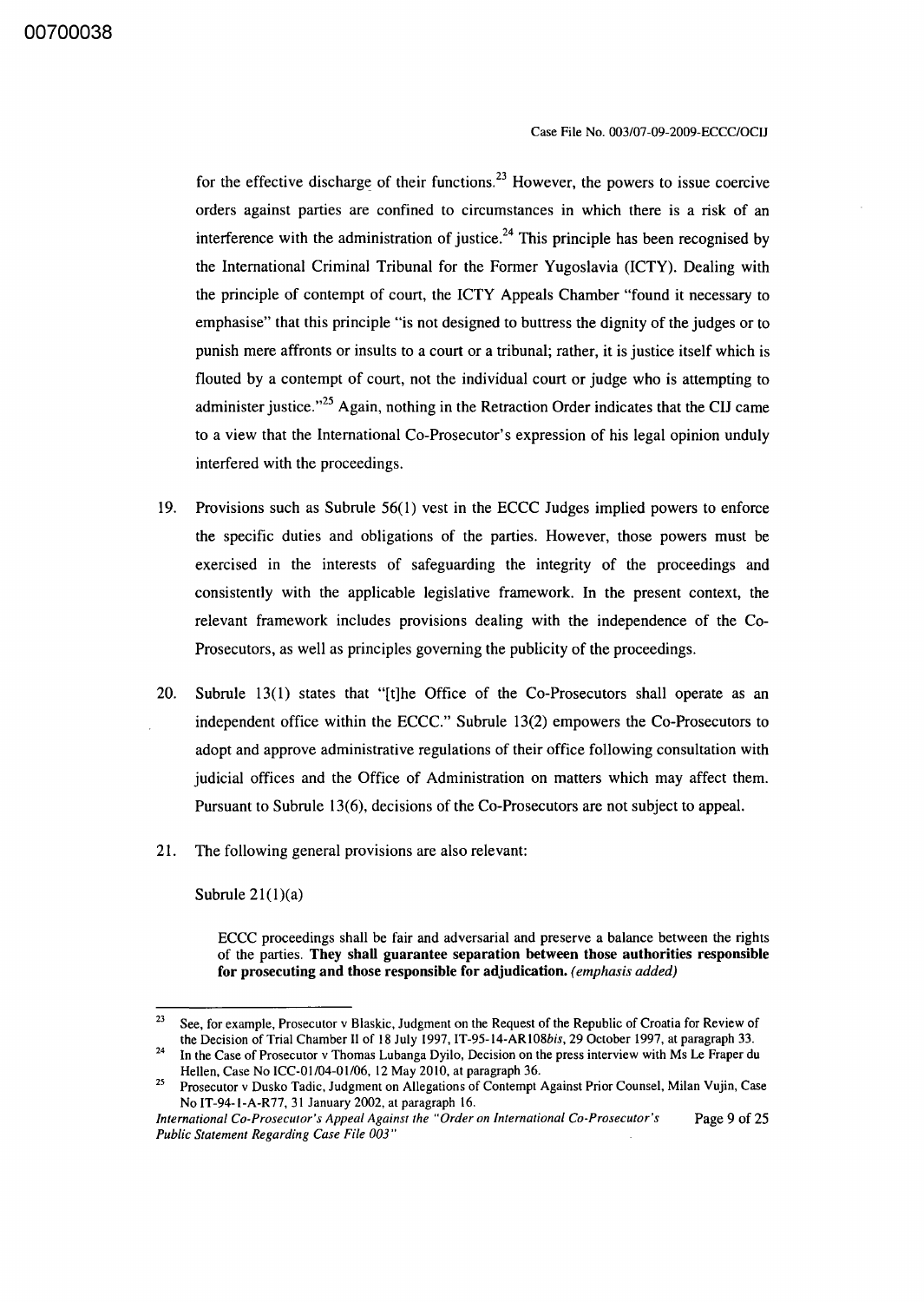Article 12(2) of the Agreement on the ECCC (which has the force of law in Cambodia) $^{26}$ :

The Extraordinary Chambers shall exercise their jurisdiction in accordance with international standards of justice, fairness and due process of law, as set out in Articles 14 and 15 of the 1966 International Covenant on Civil and Political Rights, to which Cambodia is a party. In the interest of securing a fair and public hearing and credibility of the procedure, it is understood that representatives of Member States of the United Nations, of the Secretary-General, of the media and of national and international non-governmental organizations will at all times have access to the proceedings before the Extraordinary Chambers. Any exclusion from such proceedings in accordance with the provisions of Article 14 of the Covenant shall only be to the extent strictly necessary in the opinion of the Chamber concerned and where publicity would prejudice the interests of justice. *(emphasis added)* 

22. The Retraction Order fails to consider any of the above principles. In the CIJ's view, the mere expression of an opinion was sufficient to warrant a retraction. By issuing an order in this manner, the CIJ have acted beyond their lawful authority.<sup>27</sup> This part of the Retraction Order is therefore void *ab initio.* In the alternative, it must be overturned as it is based on an erroneous interpretation of the law.

#### *The Order is Issued in Abuse ojC/J's Discretion*

- 23. The Retraction Order also represents an abuse of the CIJ's discretion as it is both unfair and unreasonable. It implies that a court of law may simply censor parties' public statements of legal opinion with which it disagrees. In this regard, it is virtually unprecedented in the jurisprudence of courts dealing with cases of mass crime.
- 24. In implementing the principle of publicity referred to above and in the Internal Rules, the ECCC Judges, Co-Prosecutors, legal staff and other officials are encouraged to take part in public outreach activities.<sup>28</sup> Such activities are an important vehicle for informing the public about the work of the Court. The ECCC Media Policy states:

25. As part of outreach activities, ECCC officials are often called upon to express their views regarding various legal duties and obligations provided for in the ECCC Law and

Ibid.

The ECCC aims to inform Cambodians throughout the country, and the world at large about the work of the Court generally, and the trial process in particular, to facilitate their understanding and involvement, and to foster their support for this work.<sup>29</sup>

<sup>&</sup>lt;sup>26</sup> Article 47 bis new of the ECCC Law.

<sup>27</sup> The CIJ's reference to Subrule 55(1) does not establish a legal basis for the Retraction Order, as that provision simply makes a judicial investigation compulsory.

ECCC Media, Outreach and External Relations Policy, January 2008, page 3 (Annex 4).

*International Co-Prosecutor's Appeal Against the "Order on International Co-Prosecutor's Public Statement Regarding Case File 003"*  Page 10 of 25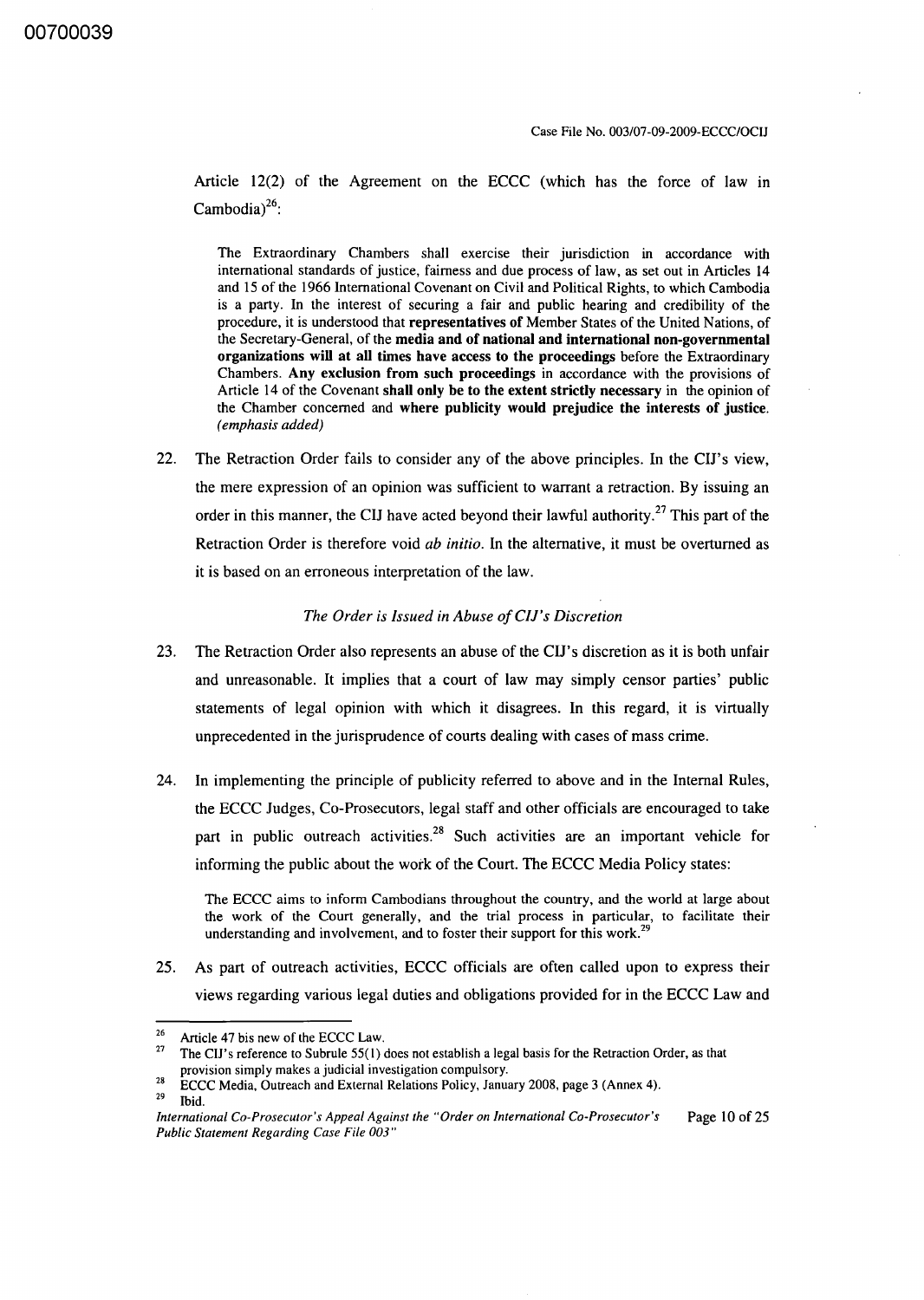Case File No. 003/07-09-2009-ECCC/OCIJ

Internal Rules. While they are not binding on the Court, such discussions contribute to public discourse and reinforce the public's confidence in this institution.

- 26. The Retraction Order effectively seeks to censor this activity: it seeks to prevent the International Co-Prosecutor, a public official charged with a shared responsibility of initiating judicial investigations and conducting prosecutions before the ECCC, from publicly stating his opinion as to the law governing those proceedings. By doing so, it unduly interferes with the exercise by the International Co-Prosecutor of his independent functions and contravenes the principle of separation of prosecutorial and judicial functions within the Court.<sup>30</sup>
- 27. If the CIJ disagree with the International Co-Prosecutor's view on the law governing the judicial investigation, they will have the opportunity to state so in a reasoned decision in the Closing Order. They are also free to contribute to the public discussion on the work of the Court, as they have done in the past (including by informing the public, on 2 February 2011, of the types of investigative activities they are undertaking).<sup>31</sup> However, their disagreement with the International Co-Prosecutor on an issue of legal interpretation does not entitle them to order him to withdraw his publicly stated opinion. As a former Judge of the ICTY has commented in relation to the much more serious challenges presented by unruly defendants:

"On a human level, [judges'] occasional expressions of frustration and disgust are understandable, yet nonetheless unacceptable insofar as a fair and orderly trial is concerned. The judges themselves risk undermining the integrity of the court and the process by reacting in kind to bad behaviour by the defendants or their lawyers."<sup>32</sup>

*In any event, the Co-Prosecutor Acted Properly Within His Powers* 

28. The Co-Prosecutor asserts that, in expressing the opinion contained in Item A, he acted fully within his rights, and consistent with his legal obligations. The United Nations Guidelines on the Role of Prosecutors state:

 $30$  Subrule 21(1)(a). Pursuant to paragraph 10 of the United Nations Guidelines on the Role of Prosecutors (Adopted by the Eight United Nations Congress on the Prevention of Crime and the Treatment of Offenders, Havana, Cuba, 27 August to 7 September 1990), the office of prosecutors shall be strictly separated from judicial functions.

<sup>&</sup>lt;sup>31</sup> Statement from the Co-Investigating Judges, 2 February 2011.

<sup>32</sup> Patricia M. Wald, *Tyrants on Trial- Keeping Order in the Courtroom,* Open Society Justice Initiative, 2009, at page 23

*International Co-Prosecutor's Appeal Against the "Order on International Co-Prosecutor's* Page **II** of 25 *Public Statement Regarding Case File 003"*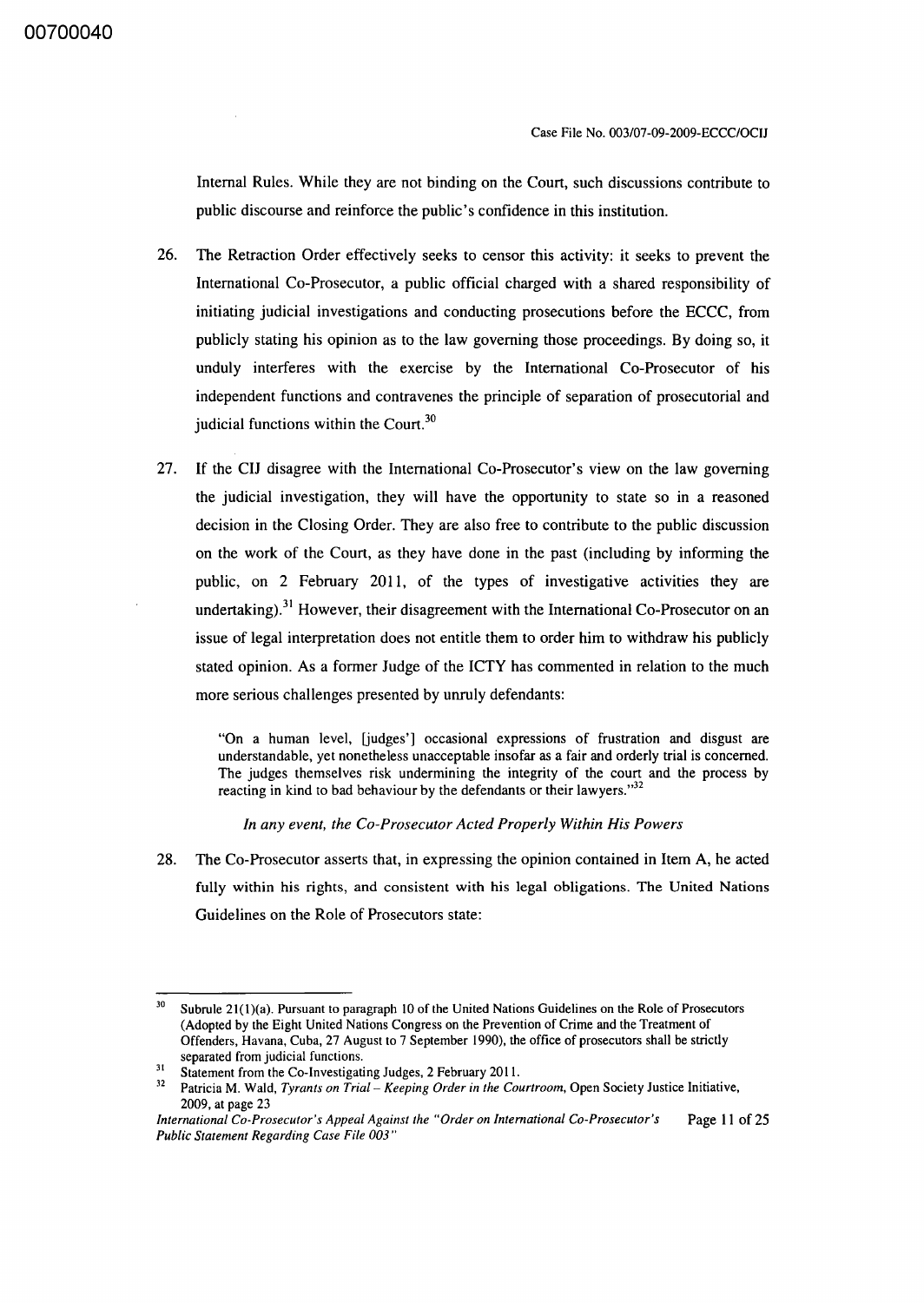Prosecutors like other citizens are entitled to freedom of expression, belief, association and assembly. In particular, they shall have the right to take part in public discussion of matters concerning the law, the administration of justice and the promotion and' protection of human rights and to join or form local, national or international organizations and attend their meetings, without suffering professional disadvantage by reason of their lawful action or their membership in a lawful organization. In exercising these rights, prosecutors shall always conduct themselves in accordance with the law and the recognized standards and ethics of their profession. <sup>33</sup>*(emphasis added)* 

- 29. Section V(C) contains detailed submissions on the International Co-Prosecutor's obligations with respect to public communication.
- 30. For the sake of completeness, the International Co-Prosecutor also submits that his stated legal opinion (that the crimes alleged in the Introductory Submission are required to be judicially investigated) *is* legally sound. The correctness of this statement is plainly evident upon a review of the relevant Rules and the Court's statutory framework. The relevant provisions include:
	- (a) Subrule 49(1), which states that proceedings before the ECCC may be initiated only by the Co-Prosecutors.
	- (b) Subrule 53(1), which requires the Co-Prosecutors to open a judicial investigation if they have reason to believe that crimes within the jurisdiction of the ECCC have been committed.
	- (c) Subrules 55(1) and (2), which make a judicial investigation compulsory and restrict it to the facts set out in an introductory or supplementary submission.
	- (d) Subrule 55(5) which states that the investigation must be conducted impartially, whether the evidence is inculpatory or exculpatory.
	- (e) Subrule  $67(1)$  which states that the CIJ shall conclude the judicial investigation by issuing a Closing Order either indicting a Charged Person or dismissing the case.
	- (f) Article I of the ECCC Law which states that the purpose of the law is to bring to trial the senior leaders of Democratic Kampuchea and those most responsible for the crimes committed in the period 17 April 1975 - 6 January 1979.

<sup>&</sup>lt;sup>33</sup> Guidelines on the Role of Prosecutors, Adopted by the Eight United Nations Congress on the Prevention of Crime and the Treatment of Offenders, Havana, Cuba, 27 August to 7 September 1990, at paragraph 8. *International Co-Prosecutor's Appeal Against the "Order on International Co-Prosecutor's* Page 12 of 25 *Public Statement Regarding Case File 003"*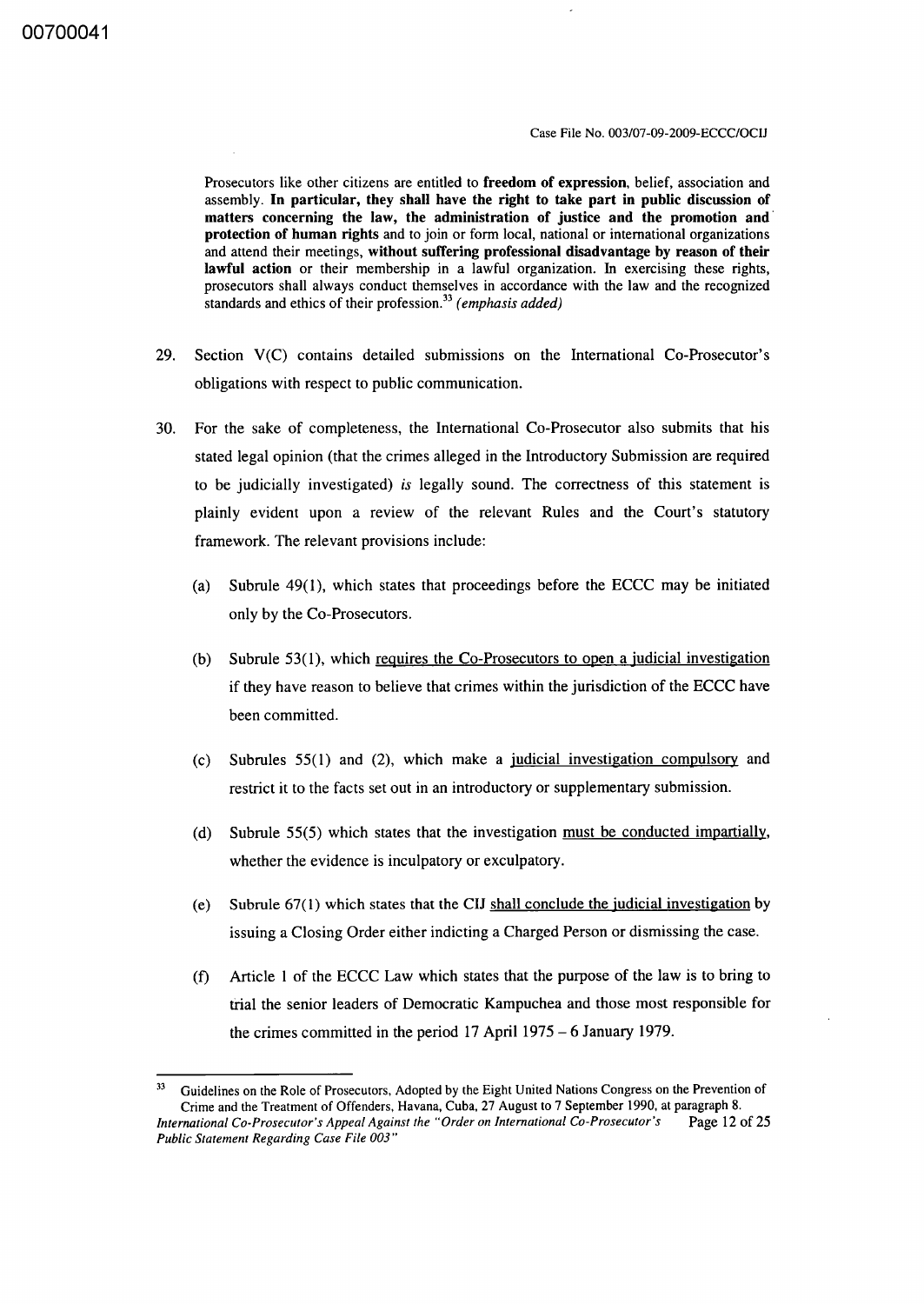- (g) Article 23 new of the ECCC Law, which states that, even in the event of a disagreement between the CIJ as to whether to proceed with an investigation, the investigation "shall proceed" unless a disagreement procedure is initiated and the Pre-Trial Chamber decides by super-majority to terminate the investigation.
- 31. A contrary view (that crimes alleged in an Introductory Submission may *not* be required to be judicially investigated) would undermine the structural integrity of the proceedings before the ECCC. It would enable the CIJ to simply ignore or dismiss cases initiated by the Co-Prosecutors, a position that is both untenable and inconsistent with the principles underpinning the creation of the Court, and the responsibilities of the CIJ.

#### V(B). ITEM B OF THE PUBLIC STATEMENT

#### *The Retraction Order Fails to Apply the Correct Legal Test*

32. In the Retraction Order, the CIJ assert that the International Co-Prosecutor violated the Rule of Confidentiality in Subrule 56(1) "by informing the public in advance and in detail about what according to Rule 66.1 'he will request the Co-Investigating Judges to do." $34$  Subrule 56(1) states:

**In** order to preserve the rights and interests of the parties, judicial investigations shall not be conducted in public. All persons participating in the judicial investigation shall maintain confidentiality *(emphasis added).* 

33. It is clear from the language of this provision, and the Internal Rules as a whole, that the rule of confidentiality does not represent an unqualified prohibition. Rather, it serves to preserve "the rights and interests of the parties." The Glossary of the Internal Rules defines the term "party" to mean "the Co-Prosecutors, the Charged Person/Accused and Civil Parties." At the time of the issuance of the Public Statement,

the

Co-Prosecutors were *the only party* to the proceedings. By definition, therefore, the Public Statement could not contravene Subrule 56(1), since there were no parties whose rights could in any way be affected by it.

34. In the alternative, even if unnamed suspects and witnesses were to be considered "parties" whose rights and interests are protected by Subrule 56(1), the Retraction

<sup>34</sup> Retraction Order at page 4.

*International Co-Prosecutor's Appeal Against the "Order on International Co-Prosecutor's Public Statement Regarding Case File 003"*  Page 13 of 25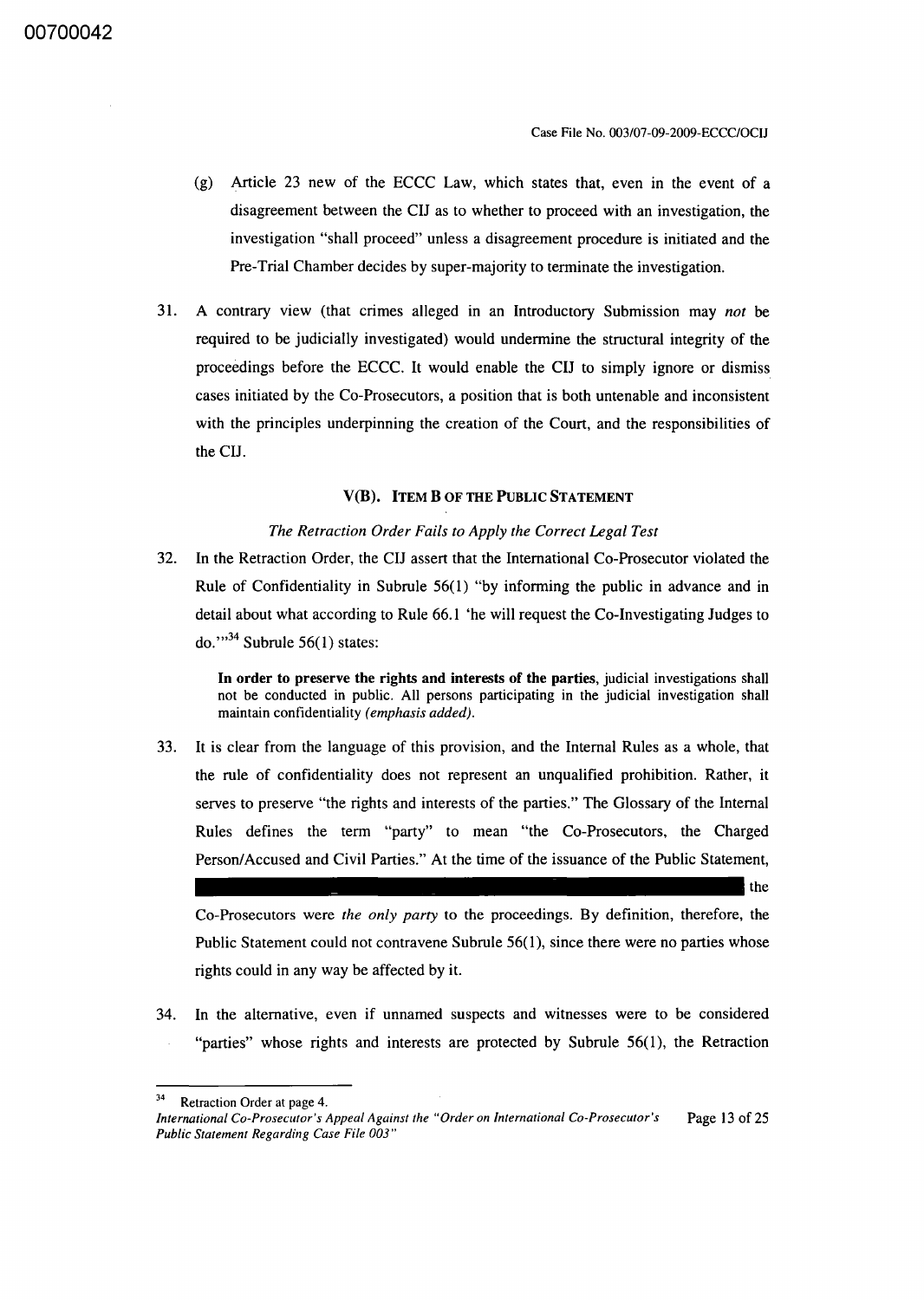Order is legally invalid. It suggests that the publication of the general contents of the International Co-Prosecutor's intended investigative requests, without more, amounts to a breach of Subrule 56(1). It therefore fails to:

- (a) identify the rights or interests which may be jeopardised, and
- (b) assess what response is strictly necessary to protect those rights or interests, as mandated by Article 12(2) of the ECCC Agreement.
- 35. As a matter of logic, a statement that the CIJ will be requested to question unnamed suspects does not prejudice the rights of those individuals. In this regard, it is relevant to note the CIJ's recent decision suspe



he will request the CIJ to interview these individuals, the International Co-Prosecutor cannot be said to have interfered with their legitimate "rights and interests." Similarly, insofar as the International Co-Prosecutor refers to interviews and re-interviews of unidentified witnesses, this cannot be prejudicial to the rights or interests of those individuals.

37. The CIJ seem to have taken the view that there is a general presumption of confidentiality with regard to the judicial investigation. However, Subrule 56(1) is subject to, and must be interpreted consistent with, Subrule  $21(1)$  of the Internal Rules and Article 12(2) of the Agreement. Confidentiality must therefore be applied in light of the need "to ensure legal certainty and transparency of proceedings," and any exclusion of the public from the proceedings must "only be to the extent strictly necessary" and "where publicity would prejudice the interest of justice."

#### 35

36.

*International Co-Prosecutor's Appeal Against the "Order on International Co-Prosecutor's Public Statement Regarding Case File 003"*  Page 14 of 25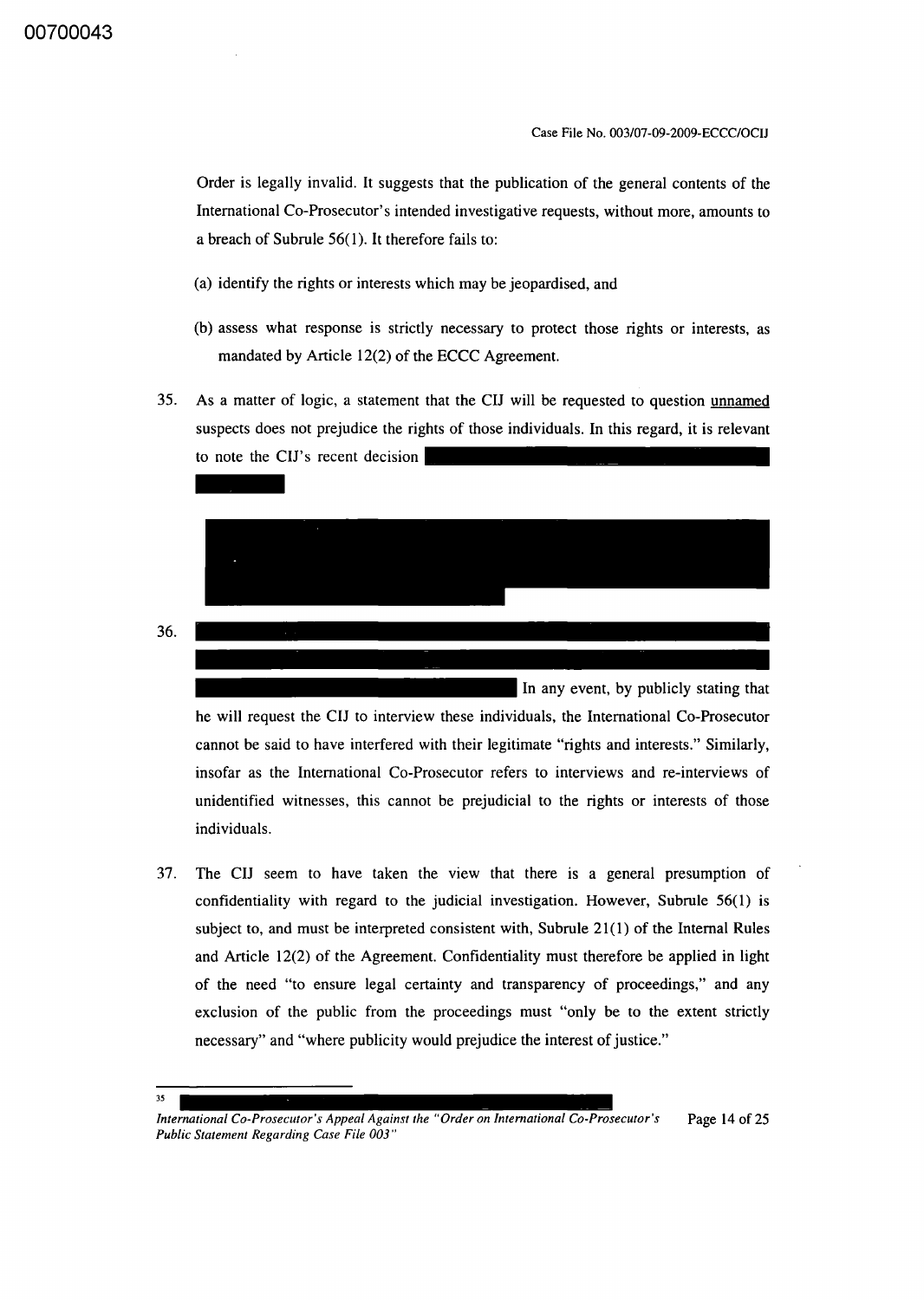- 38. These basic principles have also been recognised by the European Court of Human Rights (the 'ECtHR'), which has consistently held that public access to judicial proceedings constitutes a fundamental fair trial principle enshrined in Article 6(1) of the European Convention on Human Rights. ECtHR has emphasised that the principle of publicity serves both to protect litigants against "the administration of justice in secret with no public scrutiny," and as "one of the means whereby confidence in the courts can be maintained." Transparency and public access to judicial proceedings therefore go hand in hand in securing fair trials: "By rendering the administration of justice transparent, publicity contributes to the achievement of the aim of Article  $6(1).$ <sup>36</sup>
- 39. By failing to consider the above principles, the CIJ have based this part of the Retraction Order on an incorrect interpretation of the governing law, and abused their discretion. The CIJ's abuse of its discretion is perhaps best illustrated by the fact that the Retraction Order restates in full the very information whose retraction it directs, thereby repeating the supposed confidentiality breach. This simple fact reveals that the Retraction Order is not concerned with the protection of legitimate rights and interests of affected parties, but represents an arbitrary, punitive response.
- 40. The CIJ's failure to properly exercise their discretion extended also to their assessment of the level of detail contained in Item B of the Public Statement. The CIJ assert that the International Co-Prosecutor informed the public "in detail" about what he will request the CIJ to do. And yet, the relevant passage of Item B simply lists five general categories of activities which the CIJ will be requested to undertake - such as "interview additional individuals," "examine further the crime sites," and "place additional evidence on the Case File."

The list contained in

Item B cannot be considered anything more than a general summary.

<sup>36</sup> See *inter alia* Axen v. Germany, Judgment, 8 December 1983; Application no. 8273178, at paragraph 25; Pretto v. Italy, Judgment, 8 December 1983, Application No. 7984/77, at paragraph 21; Sutter v. Switzerland, Judgment, 22 February 1984, Application No. 8209178, at paragraph 26; Diennet v. France, Judgment, 31 August 1995, Case No. 25/1994/472/553, at paragraph 33; and Werner v. Austria, Judgment, 24 November 1997, Case No. 138119961757/956, at paragraph 45.

*International Co-Prosecutor's Appeal Against the "Order on International Co-Prosecutor's* Page 15 of 25 *Public Statement Regarding Case File 003"*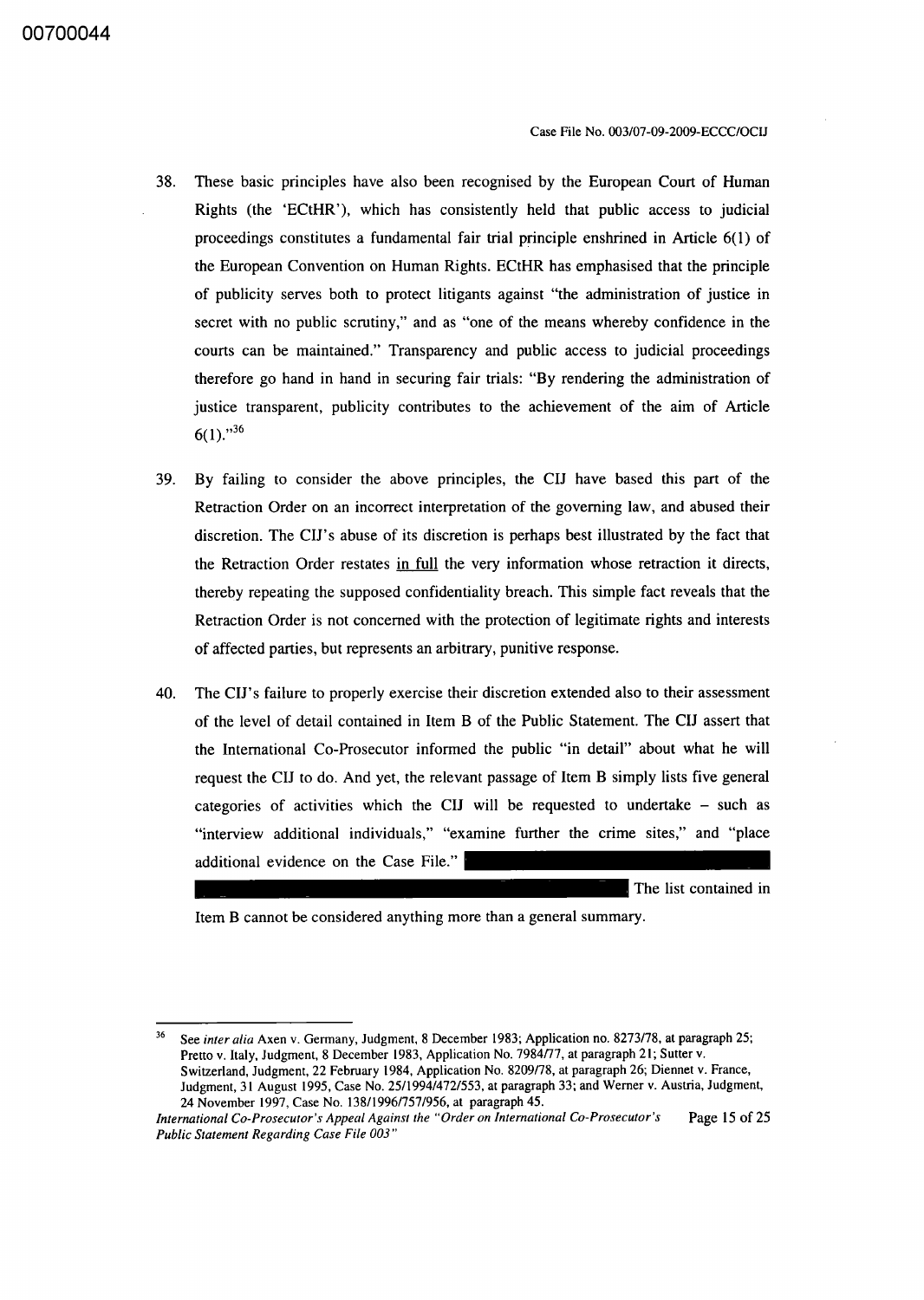Case File No. 003/07-09-2009-ECCC/OCIJ

#### *Additional Considerations ReLevant to Confidentiality*

- 41. The Retraction Order also fails to consider specific circumstances of the ECCC which must be taken into account when interpreting the scope of the rule of confidentiality in Subrule 56(1). Those circumstances include the fact that the crimes being investigated took place more than 30 years ago, and are not of an ongoing nature. The need for confidentiality before the ECCC is therefore more limited than in trials dealing with recent crimes. This is illustrated, for example, by the fact that virtually the entire trial in Case 001 took place in open sessions without the use of protective measures for witnesses.
- 42. The ECCC acts as a model of best practices in judicial administration for other Cambodian courts and plays an important role in rule of law reforms in Cambodia. SUbjecting the proceedings to an unnecessary level of confidentiality diminishes the ability of observers to analyse the work of the Court and sends the wrong message to national judicial institutions.
- 43. Undue confidentiality restrictions may also hinder the attainment of the Court's mandate, which includes creating a public historical record of the crimes committed during the period of Democratic Kampuchea. Proceedings before this Court concern events that are of deep personal and historic interest to the people of Cambodia, and reasonable access to all stages of the proceedings is therefore essential. It is relevant to note that excessive reliance on confidentiality has been the subject of stem public criticism:

"[T] he court is missing an opportunity  $-$  as well as failing to meet its obligation  $-$  to assist the people of Cambodia in understanding its work and the crimes of the Khmer Rouge period. A great deal of information can and should be provided to the public without interfering with the integrity and confidentiality of the investigative and preparatory process. $37$ 

#### v (C). ISSUANCE OF THE PUBLIC STATEMENT WAS CONSISTENT WITH THE INTERNATIONAL CO-PROSECUTOR'S DUTIES

44. In considering this appeal and the reasonableness of the CIJ's exercise of discretion, the Pre-Trial Chamber should also have regard to the circumstances in which the Public

<sup>&</sup>lt;sup>37</sup> Open Society Justice Initiative, Recent Developments at the Extraordinary Chambers in the Courts of Cambodia, October 2008 Update, at page 8 (Annex 5); see also Krista Nelson, The Presumption of Confidentiality at the ECCC: The Need for Standards to Protect Private Investigations, Provide Consistent Public Access and Increase Transparency, Searching for the Truth Magazine,' September 2010 (Annex 6). *International Co-Prosecutor's Appeal Against the "Order on International Co-Prosecutor's* Page 16 of 25 *Public Statement Regarding Case File 003"*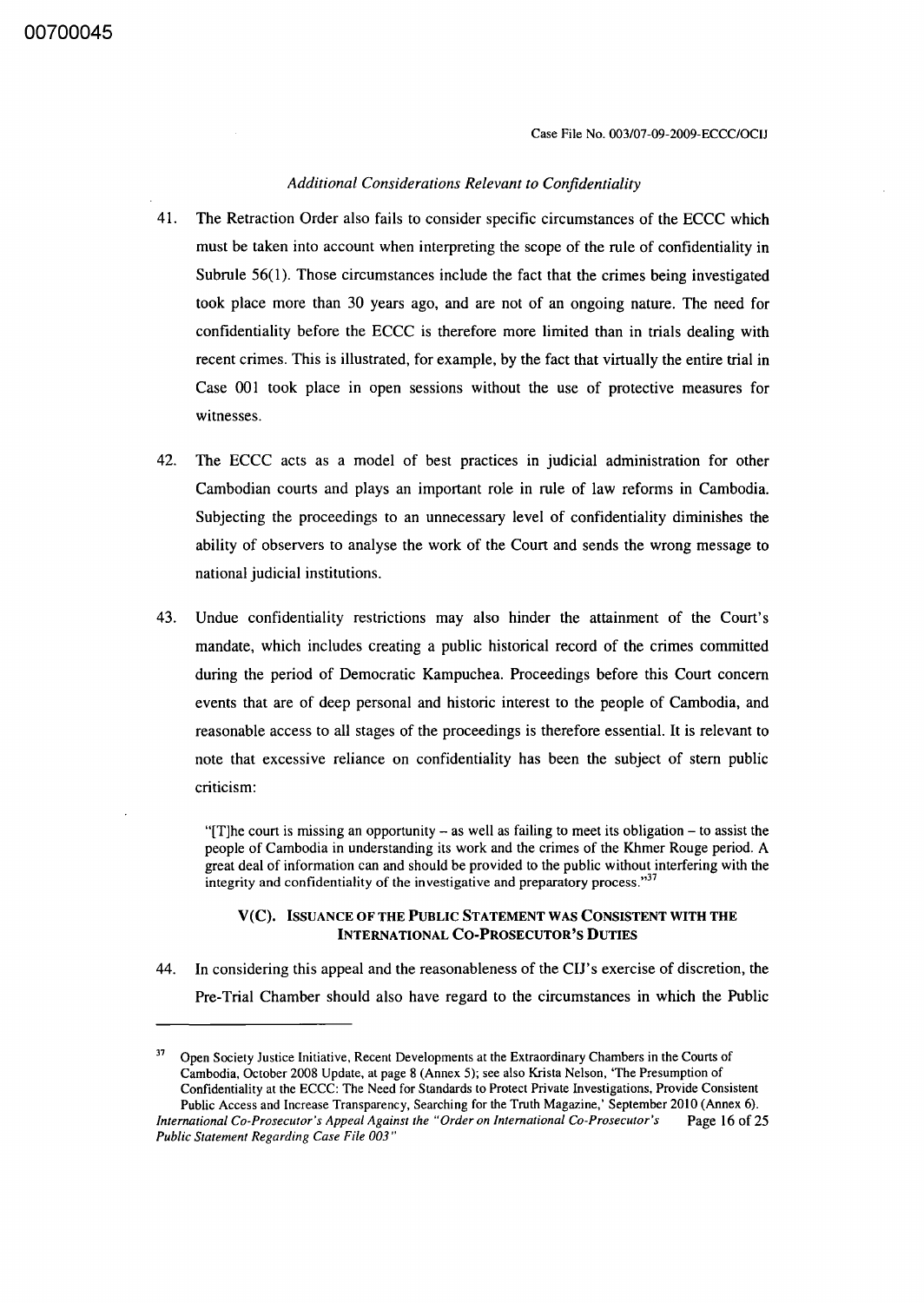Statement was issued. A chronology of the events preceding the issuance of the Statement is set out in Section II. The relevant facts are highlighted briefly here.

45. The Notice of Conclusion of the Judicial Investigation triggered the 15 day deadline for victims to file civil party applications.<sup>38</sup> At this time, no public information had been provided concerning the scope of the investigation.

The CIJ

had informed the public in February 2011 that they were undertaking document reviews and that no investigations in the field were taking place.

46. Two years earlier, the CIJ had undertaken to "communicate more systematically about their activities in the future, and [to] publish an increased number of documents with regard to the judicial investigation.<sup>39</sup> Yet, over a period of 20 months since the opening of the judicial investigation in Case 003, the CIJ did not issue a single public decision. In fact, the Notice of Conclusion of the Investigation was the first public decision issued in this case.

This stood in stark contrast with 4,128 applications in Case 002.<sup>40</sup>

47. In these circumstances, having formed the view that the investigation was not complete and that large numbers of victims had not been able to exercise their rights, the International Co-Prosecutor acted pursuant to Rules 21 and 54 and in good faith to inform the public of the crime sites and of his intended steps in general terms. The considerations which warranted the issuance of the Public Statement are discussed below.

#### *Consideration of Victims' Rights*

48. Victim participation is a key component of the criminal procedure applicable before the ECCC. The Rules enable individuals admitted as civil parties to participate in all stages of the proceedings, including the judicial investigation. However, to be admitted as a

<sup>&</sup>lt;sup>38</sup> Notice of Conclusion of Judicial Investigation, 29 April 2011, D13, at page 2.

<sup>&</sup>lt;sup>39</sup> Press Release by the Co-Investigating Judges, 3 March 2009 (Annex 7).<br><sup>40</sup> Case 002: Claring Order, 15 September 2010, D427, at paragraph 10

Case 002: Closing Order, 15 September 2010, D427, at paragraph 10.

*International Co-Prosecutor's Appeal Against the "Order on International Co-Prosecutor's Public Statement Regarding Case File 003"*  Page 17 of 25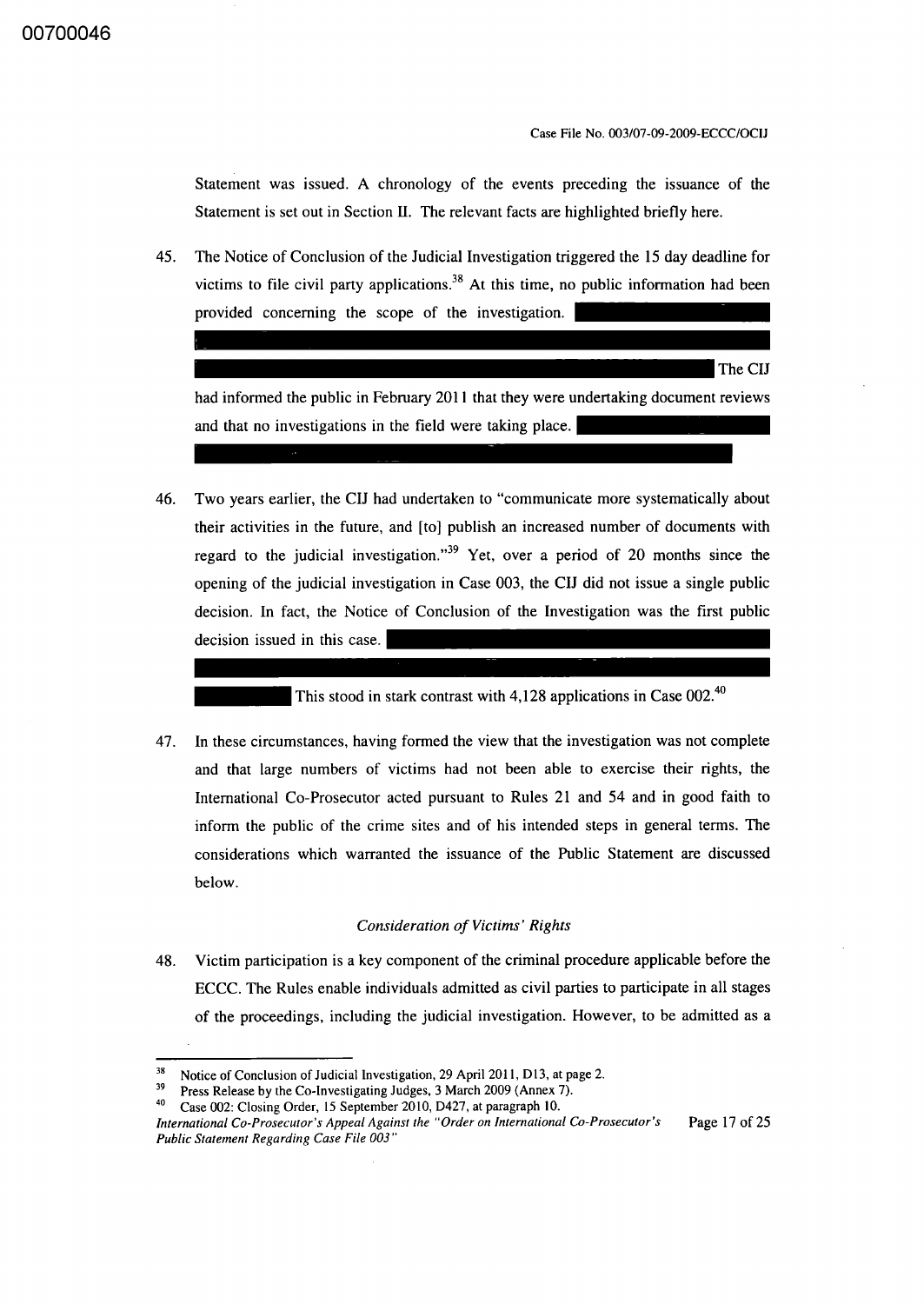civil party, an individual must demonstrate that he / she has in fact suffered physical, material or psychological injury which is a direct consequence of at least one of the crimes being investigated.<sup>41</sup>

- 49. The Rules require the ECCC to ensure that victims are kept informed and that their rights are respected throughout the proceedings.<sup>42</sup> Similar obligations are imposed on prosecutors by the Code for Prosecutors issued by the International Association of Prosecutors,<sup>43</sup> and, as indicated below, by the ICTY Office of the Prosecutor.
- 50. In commenting on Case 002, observers have noted that "the lack of meaningful and timely information about the nature and progress of the judicial investigation severely limits the ability of victims to exercise their rights as civil parties.<sup> $,44$ </sup> While in Case 002, the CIJ issued a public notice of the sites and criminal events under investigation prior to the conclusion of the investigation, $45$  in Case 003 such action was not taken.
- 51. Judges of the Pre-Trial Chamber have held that civil parties have a right to procedural fairness, which is protected by the principles of transparency and certainty.<sup>46</sup> They defined procedural fairness as "a transparent and authorised procedure where the rights and obligations are properly provided, expressed and applied. In this way there is certainty in the expectation that a matter will be dealt with in a predictable, proper and defined manner." $47$  They recognised that judges may not change procedures as a matter of expediency or for other unauthorised reason.<sup>48</sup>
- 52. The due process guarantees must extend to the provision of information concerning the scope of the investigation, which enables the victims to file their civil party applications in a timely manner and in accordance with the requirements of the Internal Rules. Furthermore, the provision of such information enhances the Court's ability to obtain

 $\frac{41}{42}$  Subrule 23bis(1).

<sup>&</sup>lt;sup>42</sup> Subrule 21(1)(c).

<sup>43</sup> Article 4.3 of the *Standards of professional responsibility and statement of the essential duties and rights of prosecutors,* 23 April 1999.

<sup>44</sup> Open Society Justice Initiative, Recent Developments at the Extraordinary Chambers in the Courts of Cambodia, November 2009, at page 30 (Annex 8).

<sup>45</sup> Statement from the Co-Investigating Judges - Judicial Investigation of Case 002/19-09-2007-ECCC-OCIJ and Civil Party Applications, S November 2009 (Annex 9).

<sup>46</sup> Case 002: Decision on Appeals against Co-Investigating Judges' Combined Order D2S0/3/3 dated 13 January 2010 and Order D2S0/3/2 dated 13 January 2010 on Admissibility of Civil Party Applications, 27 April 2010, D274/4/S, at page 40.

 $48$  Ibid.

Ibid.

*International Co-Prosecutor's Appeal Against the "Order on International Co-Prosecutor's Public Statement Regarding Case File 003"*  Page 18 of 25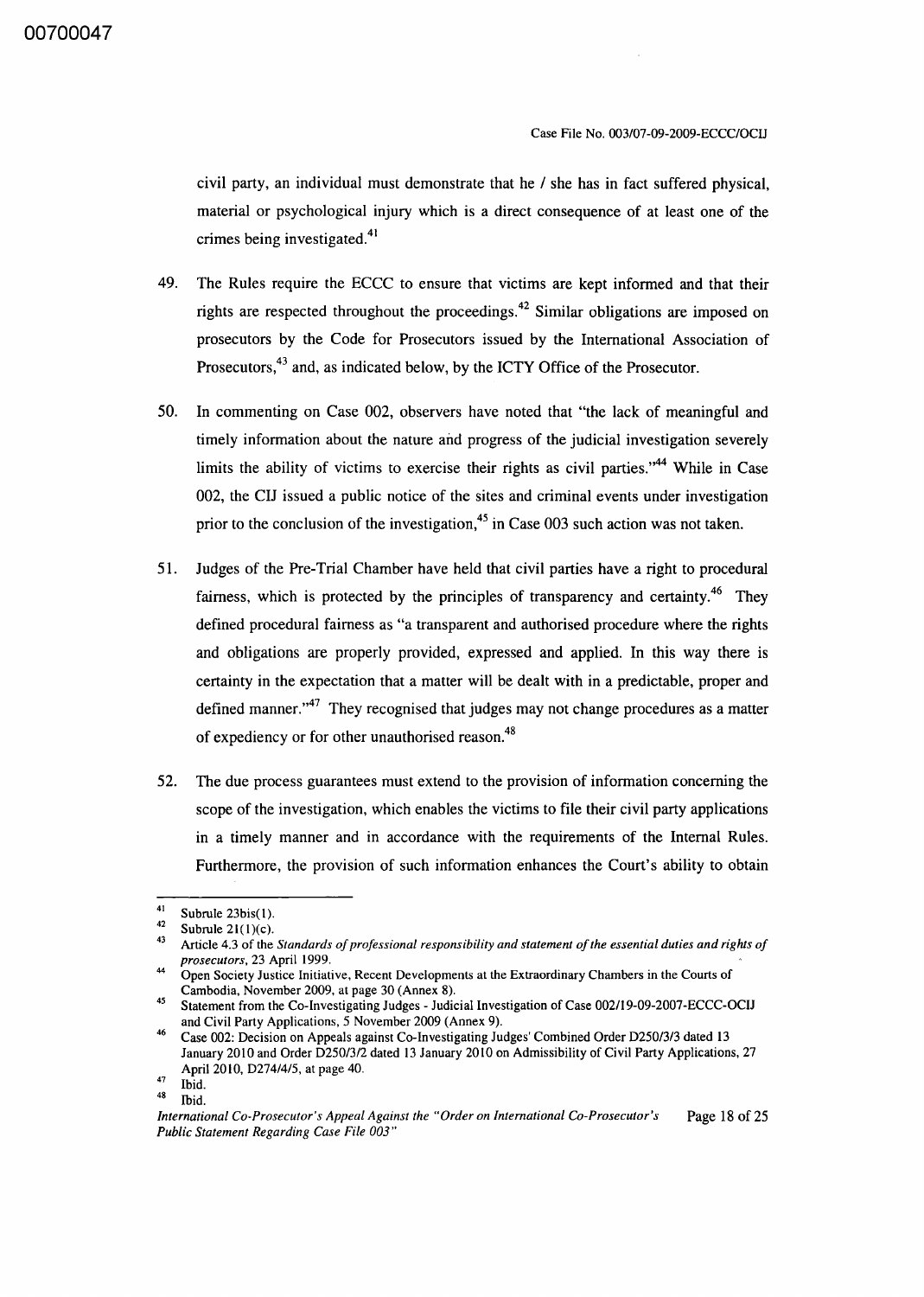Case File No. 003/07-09-2009-ECCC/OCIJ

the assistance of victims, witnesses and complainants, as was amply demonstrated in Case 002

53. The fact that the CIJ chose not to charge any person during the investigation does not preclude potential civil parties from applying for civil party status. The Internal Rules do not require the naming of a charged person before a victim can apply to be a civil party. Subrule  $23(1)(a)$  provides that the purpose of Civil Party action before the ECCC is to:

Participate in criminal proceedings against those responsible for crimes within the jurisdiction of the ECCC by supporting the prosecution. *(emphasis added)* 

Subrule 23 *bis* (2) states:

A Victim who wishes to be joined as a Civil Party shall submit such application in writing no later than fifteen (15) days after the Co-Investigating Judges notify the parties of the conclusion of the judicial investigation pursuant to IR  $66(1)$ .<sup>4</sup>

54. The Cambodian Code of Criminal Procedure also does not require a suspect to have been named before a civil party can become involved in proceedings.

Article 139 of the Code states:

The investigating judge confirms the reception of a complaint with an application to become a civil party in an order. The investigating judge sends this request to the Royal Prosecutor. After seeing the complaint with an application to become a civil party, the Prosecutor files an introductory submission with the investigating judge. This introductory submission may be made against unidentified persons, even if the civil party names one or more persons.<sup>50</sup>*(emphasis added)* 

Article 124 of the Code provides, in the relevant part:

As provided in the Article 44 (Commencement of Judicial Investigation), paragraph 2, a judicial investigation can be opened against one or more persons whose names are specified in the introductory or against unidentified persons.<sup>51</sup> (emphasis added)

55. Furthermore, French criminal procedure requires that the victim of an offence be informed at the start of the investigation, in order to be able to exercise his / her civil party rights. The investigating judge must inform the victim of the offence to be

<sup>&</sup>lt;sup>49</sup> Internal Rules (Rev. 7) of the Extraordinary Chambers in the Courts of Cambodia, 23 February 2011, Rule 23 bis (2).

<sup>&</sup>lt;sup>50</sup> Cambodian Criminal Procedure, Civil Party Application by Way of Intervention, Article 139.

<sup>51</sup>Cambodian Criminal Procedure, Introductory Submissions, Article 124.

*International Co-Prosecutor's Appeal Against the "Order on International Co-Prosecutor's* Page 19 of 25 *Public Statement Regarding Case File 003"*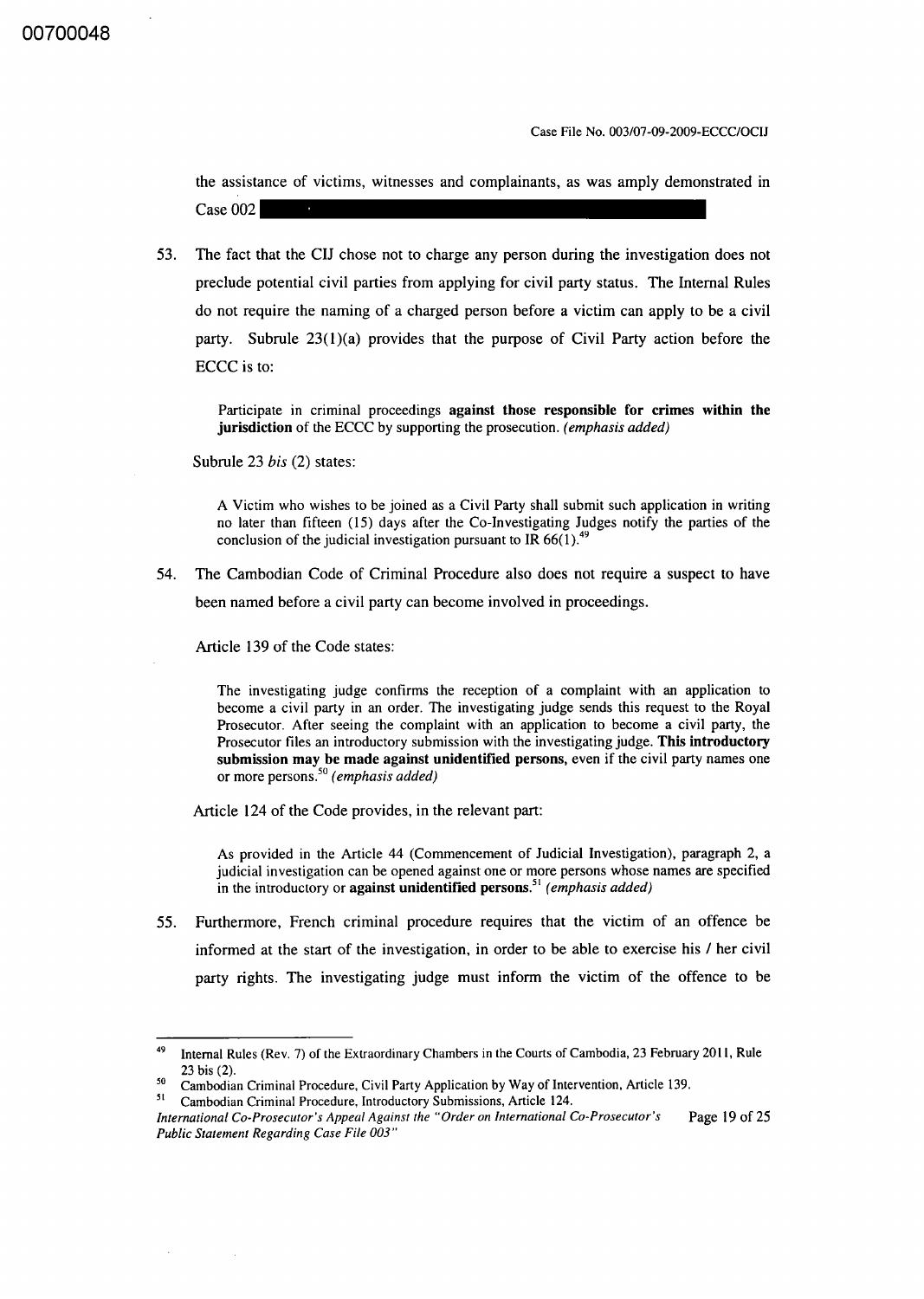Case File No. 003/07-09-2009-ECCC/OCIJ

investigated that he / she has the right to exercise civil party rights, and the ways in which this may be done.<sup>52</sup>

56. The above conclusion is supported by CIJ decisions on civil party applications in this



57. **In** the nine days remaining for the filing of civil party applications after the issuance of the Public Statement, 318 applications were reportedly filed with the Victims Support Section.<sup>55</sup> The fact that this many applications were filed in such a short period confirms both: i) that the number of potentially interested civil party applicants is extremely high; and ii) that the absence of public information on the scope and status of the investigation prior to 9 May **2011** had severely hindered the ability of large numbers of victims to file civil party applications.

#### *Prosecutor's Duties*

58. **In** light of the circumstances described above, the International Co-Prosecutor was under a professional and ethical obligation to provide publicly information which, while not jeopardising the investigations, has helped protect the rights of victims *and*  restored the confidence of the public in the functioning of the Court. Subrule 66(5) effectively empowers the Co-Prosecutors to authorise the closure of a judicial investigation by sending a final submission to the CIJ. Upon receipt of the Notice of Conclusion of the Judicial Investigation, the International Co-Prosecutor formed the view that the investigation was not completed and that in fact significant additional activity remained to be conducted. He was also mindful that public confidence in the effective conduct of the judicial proceedings in Case 003 appeared to be seriously undermined. Extensive media coverage and expert opinions published during this

<sup>52</sup> French Code of Criminal Procedure, Devoir d'information á l'égard des victimes, Article 80-3.

<sup>53</sup>  54

<sup>55</sup> James O'Toole and Cheang Sokha, KRT judges rap prosecutor Cayley, Phnom Penh Post, 19 May 2011, at page 2 (Annex 10).

*International Co-Prosecutor's Appeal Against the "Order on International Co-Prosecutor's* Page 20 of 25 *Public Statement Regarding Case File 003"*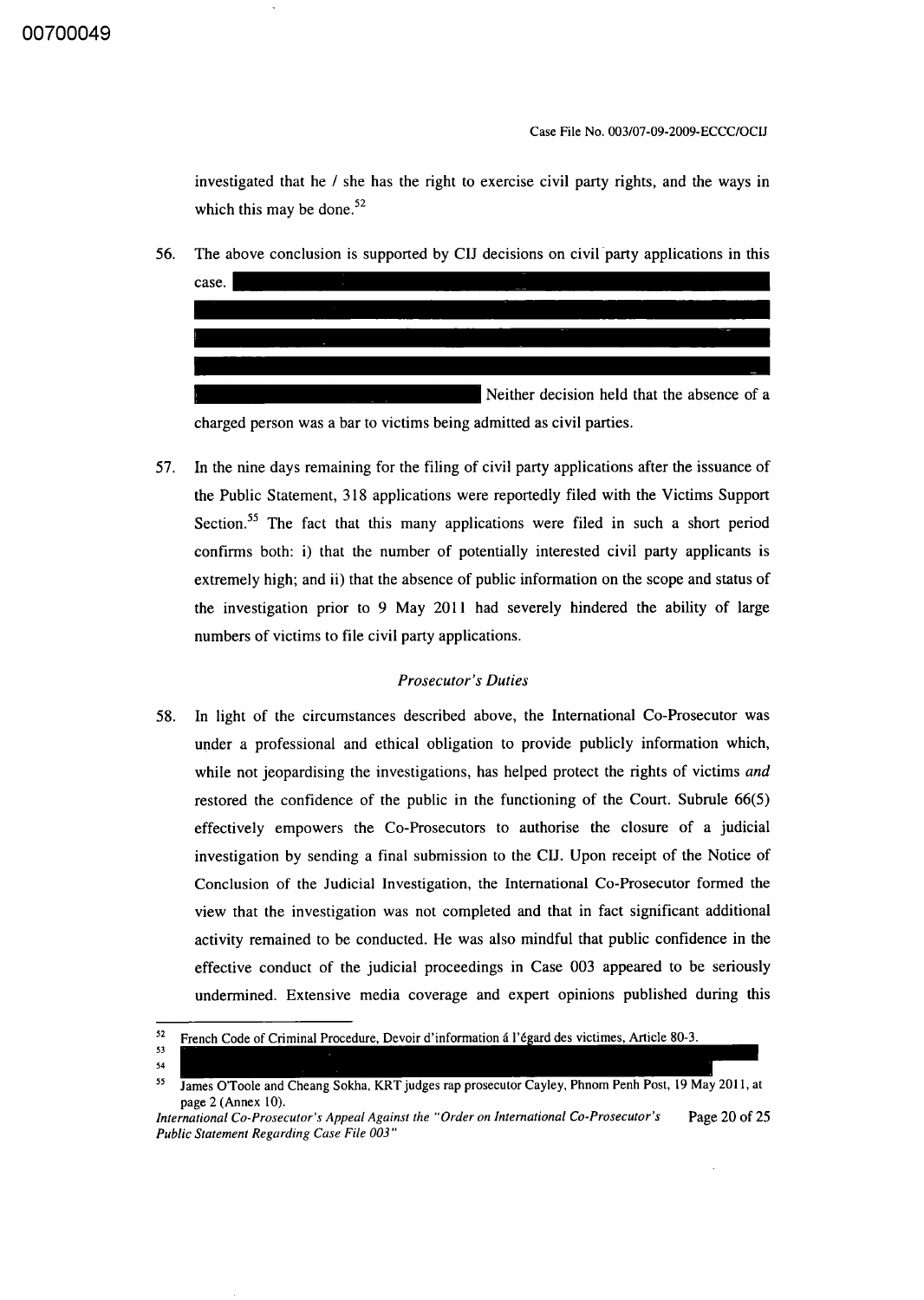period made this evident.<sup>56</sup> For illustrative purposes, the International Co-Prosecutor will provide only a few examples of that coverage:

"More than 30 years after the murderous Khmer Rouge were driven from power in Cambodia, the U.N.-backed effort to bring justice to the victims of the killing fields stands on the brink of ignominious failure due to political interference from the Cambodian government and the indifference of the international community.... By their own awkward admission, the Cambodian and international judges responsible for investigating the additional cases have restricted their staff to desk review; no field investigation is underway."<sup>57</sup>

"'The investigating judges have acted precipitously to shut down the investigation, and I say that because we know from talking to people working in the court that they have not gone to crime scenes and done the kind of investigation that one would expect in any criminal case, much less a case of this seriousness,' said Brad Adams, Asia director for Human Rights Watch.... 'They've basically done a desk study and it appears that that desk study was a sham,' Adams said in an interview in Bangkok. 'It was a political decision, it appears, to shut down this case."<sup>58</sup>

"Clair Duffy, a trial monitor with the Open Society Justice Initiative, said the lack of defence counsel at this stage in the proceedings indicated that the suspects themselves had not even been questioned over the course of the investigation, and that a dismissal of the case had been planned from the start....'People need to come forward about the fact that this is a charade, because it calls into question the whole legitimacy of the institution,' Duffy said."<sup>59</sup>

"Heindel said the decision by the investigating judges not to release any meaningful information over 20 months was likely an error of law since that had precluded potential civil parties from registering... 'It does indicate this is the end of this case,' Heindel said, but added what would ultimately count would be the reasons the tribunal gave for dismissing the cases in the likely event that happened. 'It's not whether they have these cases; it's the way they're

Douglas Gillison, Reported Plan Under Way to Scuttle Tribunal Cases, Cambodia Daily, 28 April 20 II (Annex 22); lames A. Goldston, No Justice in the Killing Fields, New York Times, 26 April 2011 (Annex 23); Theary Seng, Letter to the Editor entitled: ECCCIUN hiding behind a veil confidentiality, The Phnom Penh Post, 13 April 2011, page 16 (Annex 24).

<sup>56</sup>  Examples include: Theary Seng, Letter to the Editor entitled: Injustice, deceit for victims, Phnom Penh Post, 9 May 2011, page 18 (Annex 11); Cheang Sokha, NZ's Hamill calls for civil party applications, Phnom Penh Post. 9 May 2011, page 3 (Annex 12); Robert Carmichael, Analysis: Cambodia's Khmer Rouge tribunal faces credibility crunch, Deutsche Presse Agentur, 7 May 2011 (Annex 13); Khmer Rouge victims urge transparency from court, Agence France Presse, 6 May 2011 (Annex 14); lulia Wallace and Douglas Gillison, Activist Names 3 Suspects in case 004 - Civil Party Suit Planned in Politically Charged Case, Cambodia Daily, 6 May 2011 (Annex 15); Douglas Gillison, Tribunal lawyer revive pursuit of Hun Sen for contempt, Cambodia Daily, 4 May 2011, page 24 (Annex 16); Mike Eckel with contribution from Jerry Harmer, Groups fear Khmer Rouge tribunal may halt trials, Associated Press, 4 May 2011 (Annex 17); lulia Wallace, Tribunal Runs Down Clock for Civil Parties, Cambodia Daily, 4 May 2011 (Annex 18); Douglas Gillison, Closure of Cases May Reflect Official View of KR, Cambodia Daily, 2 May 2011 (Annex 19); James O'Toole, Case 003 Deemed a 'Charade', Phnom Penh Post, 2 May 2011 (Annex 20);

<sup>&</sup>lt;sup>57</sup> James A. Goldston, No Justice in the Killing Fields, New York Times, 26 April 2011 (Annex 23).

Mike Eckel with contribution from Jerry Harmer, Groups fear Khmer Rouge tribunal may halt trials, Associated Press, 4 May 2011 (Annex 17).

<sup>59</sup> lames O'Toole, Case 003 Deemed a 'Charade', Phnom Penh Post, 2 May 2011 (Annex 20). *International Co-Prosecutor's Appeal Against the "Order on International Co-Prosecutor's* Page 21 of 25 *Public Statement Regarding Case File 003"*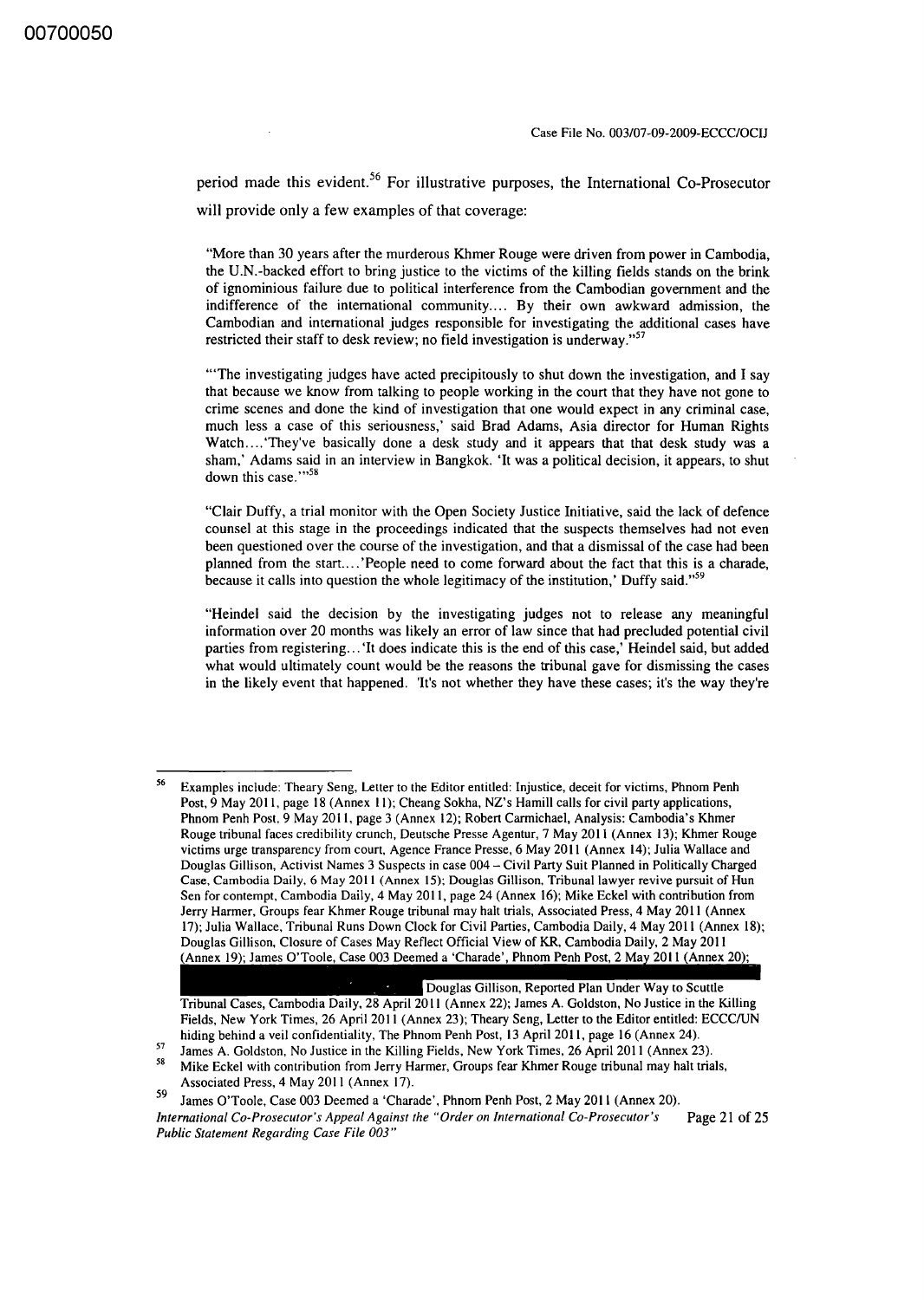handled,' Heindel said. 'And in terms of the legacy of this court, that may well overshadow all of its achievements."<sup>60</sup>

59. As representatives of the public interest, prosecutors have an obligation to promote the rule of law as well as public confidence in the judicial process. The 2009 World Summit of Prosecutors General, Attorneys General and Chief Prosecutors emphasised that:

One of the fundamental prerequisites for strengthening general confidence in the criminal justice system, and specifically its prosecutorial branch, is to galvanize public opinion and certainty about the existence of safeguards ensuring that the members of the judiciary and prosecution services fulfill their duties independently and in an impartial and objective manner.<sup>61</sup>

- 60. Standards of Professional Conduct for Prosecution Counsel at the ICTY require prosecutors to serve the public interest, including the interests of the international community, victims and witnesses, and to respect the fundamental rights of suspects and accused. They also require prosecutors to always act "expeditiously when required and in good faith."<sup>62</sup>
- 61. Similarly, the United Nations Guidelines on the Role of Prosecutors require prosecutors to serve as representatives of the public interest. $63$  Prosecutors must maintain an active role in criminal proceedings, such that the integrity and transparency of judicial investigations and prosecutions are preserved. $64$  In exercising these duties, prosecutors are expected to, *inter alia:* 
	- (a) Carry out their functions impartially and avoid all political, social, religious, racial, cultural, sexual or any other kind of discrimination;
	- (b) Protect the public interest, act with objectivity, take proper account of the position of the suspect and the victim, and pay attention to all relevant circumstances, irrespective of whether they are to the advantage or disadvantage of the suspect;
	- (c) Keep matters in their possession confidential, unless the performance of duty or the needs of justice require otherwise;

<sup>60</sup> Robert Carmichael, Analysis: Cambodia's Khmer Rouge tribunal faces credibility crunch, Deutsche Presse Agentur,7 May 2011 (Annex 13).

<sup>&</sup>lt;sup>61</sup> The Third World Summit of Prosecutors General, Attorneys General and Chief Prosecutors, March 23 - 25, 2009, at page 51.

 $62$  Office of the Prosecutor of the International Criminal Tribunal for the Former Yugoslavia, Standards of Professional Conduct for Prosecution Counsel, 14 September 1999, clauses 2(a) and (d).

<sup>&</sup>lt;sup>63</sup> Guidelines on the Role of Prosecutors, Adopted by the Eight United Nations Congress on the Prevention of Crime and the Treatment of Offenders, Havana, Cuba, 27 August to 7 September 1990, at paragraph I I.

<sup>64</sup>Ibid. The Prosecutors are required to maintain an active role in criminal proceedings including "the investigation of the crime, supervision over the legality of these investigations ... and the exercise of other functions as representatives of the public interest.'

*International Co-Prosecutor's Appeal Against the "Order on International Co-Prosecutor's* Page 22 of 25 *Public Statement Regarding Case File 003"*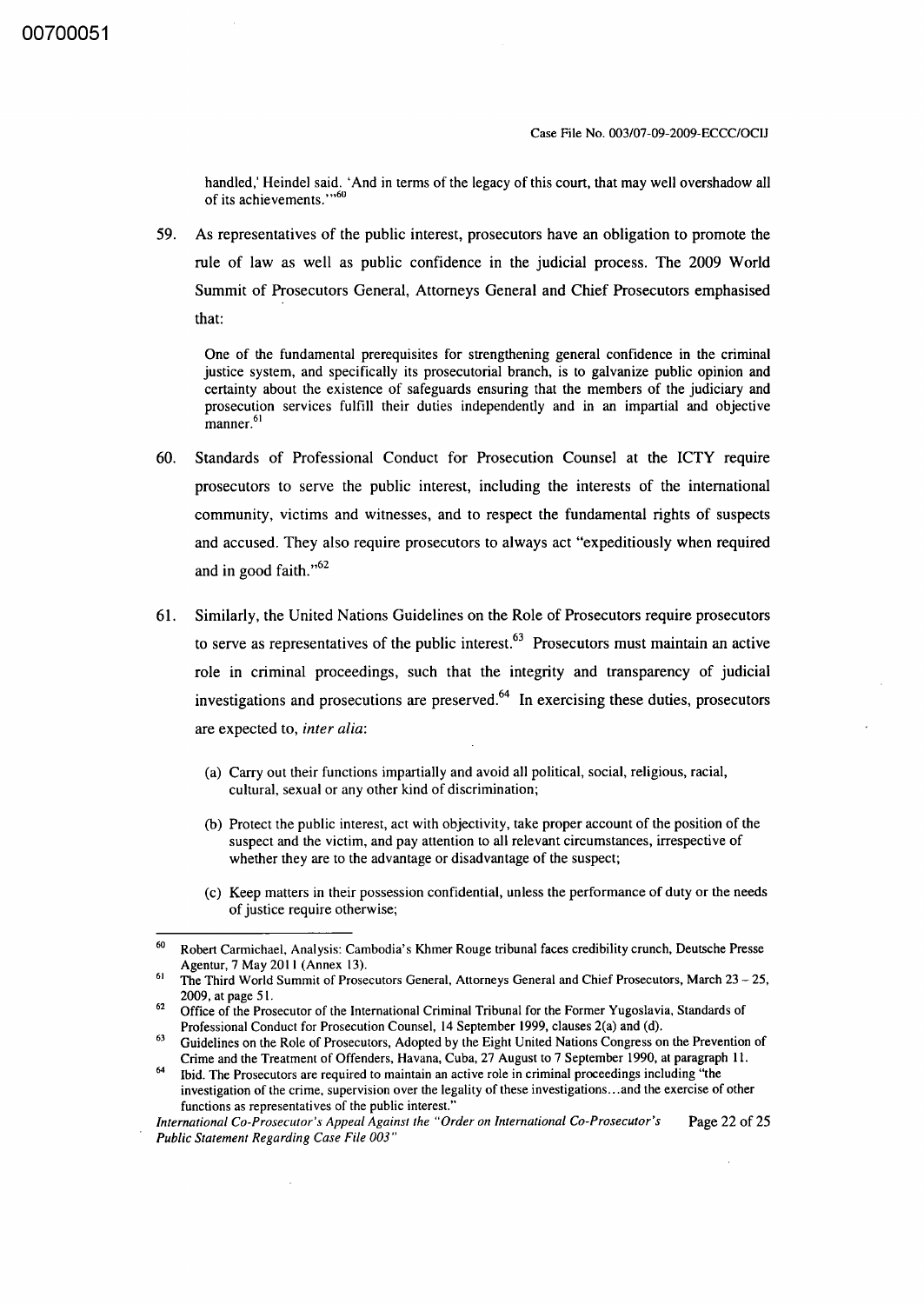- (d) Consider the views and concerns of victims when their personal interests are affected and ensure that victims are informed of their rights in accordance with the Declaration of Basic Principles of Justice for Victims of Crime and Abuse of Power.<sup>65</sup>
- 62. The importance of acting to uphold transparency of the proceedings, and the impact which this has on the perception of the integrity of the institution is well illustrated by the following statement by the Open Society Justice Initiative ('OSH'):

"[M]aking confidential the filings of parties and rulings of judges in order to protect the court from embarrassment is a misuse of the secrecy rights of the court and can easily contribute to a cover up rather than a solution to the perception of political interference. Under such circumstances it is difficult for outside observers to determine whether the court is complying with international fair trial standards and avoiding political interference during the pretrial stage."<sup>66</sup>

- 63. The OSH has criticised what it has described as the Court's apparent adherence to a presumption of confidentiality, and recommended that this approach be modified in order to increase public confidence in the process: "[t]he presumption of the court should shift dramatically toward openness, even at the pretrial stage.<sup> $,67$ </sup> As further pointed out by these observers, securing transparency of the judicial proceedings is of particular importance for the ECCC, as it is also an essential tool to counter allegations of undue political interference with the judicial proceedings.<sup>68</sup>
- 64. In these circumstances, and in light of the applicable legal provisions, an Order which effectively asserts a general rule of confidentiality without reference to any legitimate interest it seeks to protect, and which effectively punishes the International Co-Prosecutor for upholding the integrity of the process, must not be upheld.

#### **VI.** NATURE OF **THE ORDER**

65. Finally, in assessing the reasonableness of CIJ's exercise of their discretion in issuing the Retraction Order, it is relevant to consider the nature of the remedy ordered. The Order directs the International Co-Prosecutor to "publish a retraction." The Committee on Publication Ethics defines the purpose of retraction as follows:

#### The purpose of retraction

 $^{65}$  Ibid, at paragraph 13.

<sup>66</sup> Open Society Justice Initiative, Political Interference at the Extraordinary Chambers in the Courts of Cambodia, July 2010, at page 28 (Annex 25).

Ibid, page 30.

Ibid, page 27.

*International Co-Prosecutor's Appeal Against the "Order on International Co-Prosecutor's* Page 23 of 25 *Public Statement Regarding Case File 003"*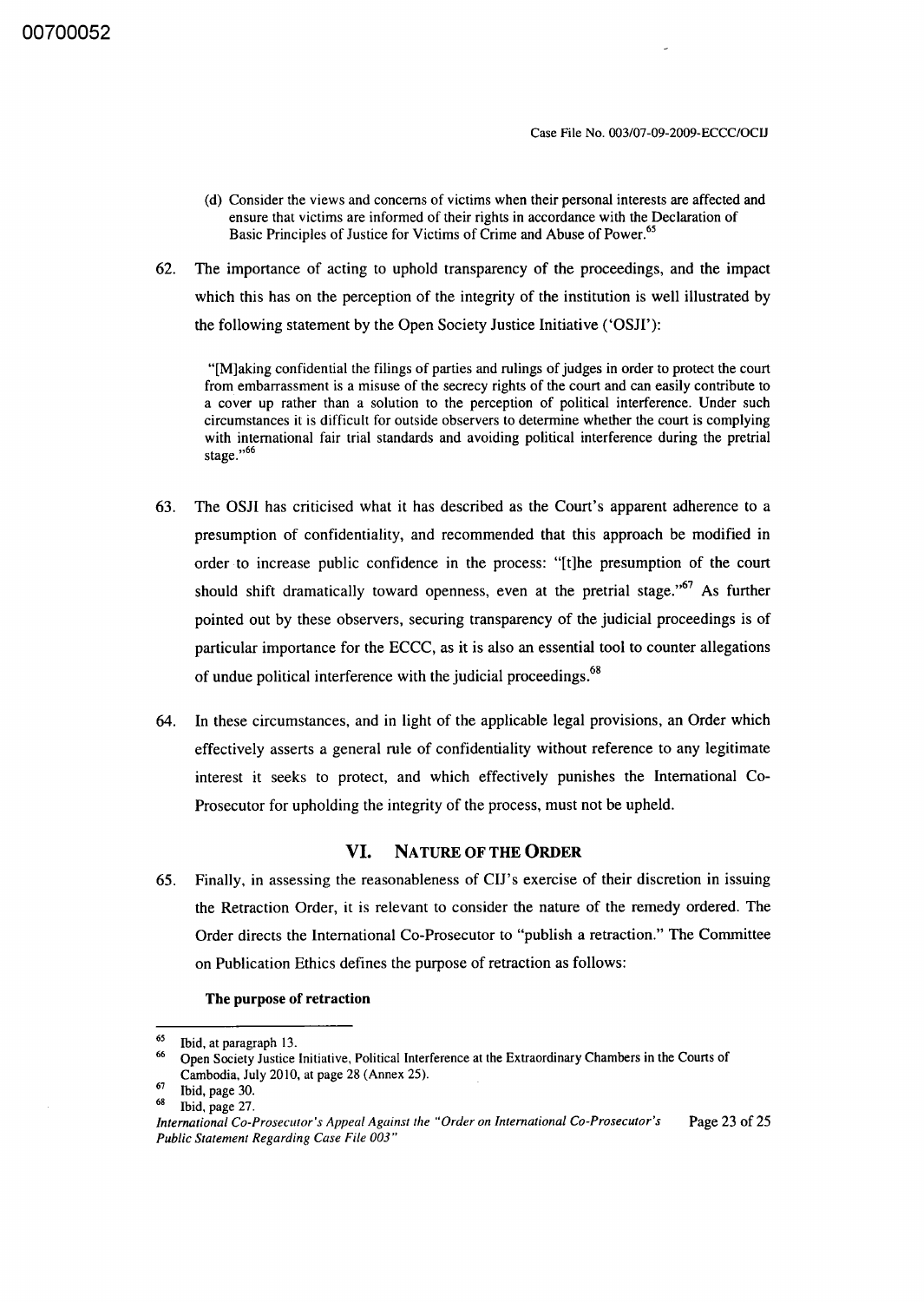Retraction is a mechanism for correcting the literature and alerting readers to publications that contain such seriously flawed or erroneous data that their findings and conclusions cannot be relied upon... Retractions are also used to alert readers to cases of redundant publication..., plagiarism, and failure to disclose a major competing interest likely to influence interpretations or recommendations. The main purpose of retractions is to correct the literature and ensure its integrity rather than to punish authors who misbehave. $69$ 

- 66. The Retraction Order runs contrary to the above principle: that the purpose of retraction is to "correct," and not to punish authors who "misbehave." Nothing in the Order requires the International Co-Prosecutor to correct the public record by, for example, . publishing an amendment of the Public Statement. In fact, as indicated in Section V(A), the CIJ have failed to demonstrate that any part of the Public Statement was incorrect.
- 67. As argued in Section  $V(B)$ , the CIJ have themselves restated publicly the very information which they are directing the International Co-Prosecutor to retract. In these circumstances, the Retraction Order cannot be viewed as anything other than a capricious judicial act designed to publicly reprimand the International Co-Prosecutor. This further reinforces the International Co-Prosecutor's submission that the Order represents an abuse of discretion and must, as such, be overturned.

#### VII. CONCLUSION

- 68. For the reasons set out above, the International Co-Prosecutor requests the Pre-Trial Chamber:
	- (a) In relation to the Part of the Retraction Order dealing with Item A of the Public Statement:
		- i) To declare the Order void *ab initio* as it was issued without legal basis,
		- ii) Further and in the alternative, to hold that the Order is invalid due to an incorrect interpretation of the governing law and / or abuse of discretion;
	- (b) In relation to the Part of the Retraction Order dealing with Item B of the Public Statement, to hold that the Order is invalid due to an incorrect interpretation of the governing law and / or abuse of discretion.

<sup>69</sup> Elizabeth Wager et aI, *Retractions: Guidance from the Committee on Publication Ethics,* 2 September 2009, at page 2 (Annex 26).

*International Co-Prosecutor's Appeal Against the "Order on International Co-Prosecutor's Public Statement Regarding Case File 003"*  Page 24 of 25